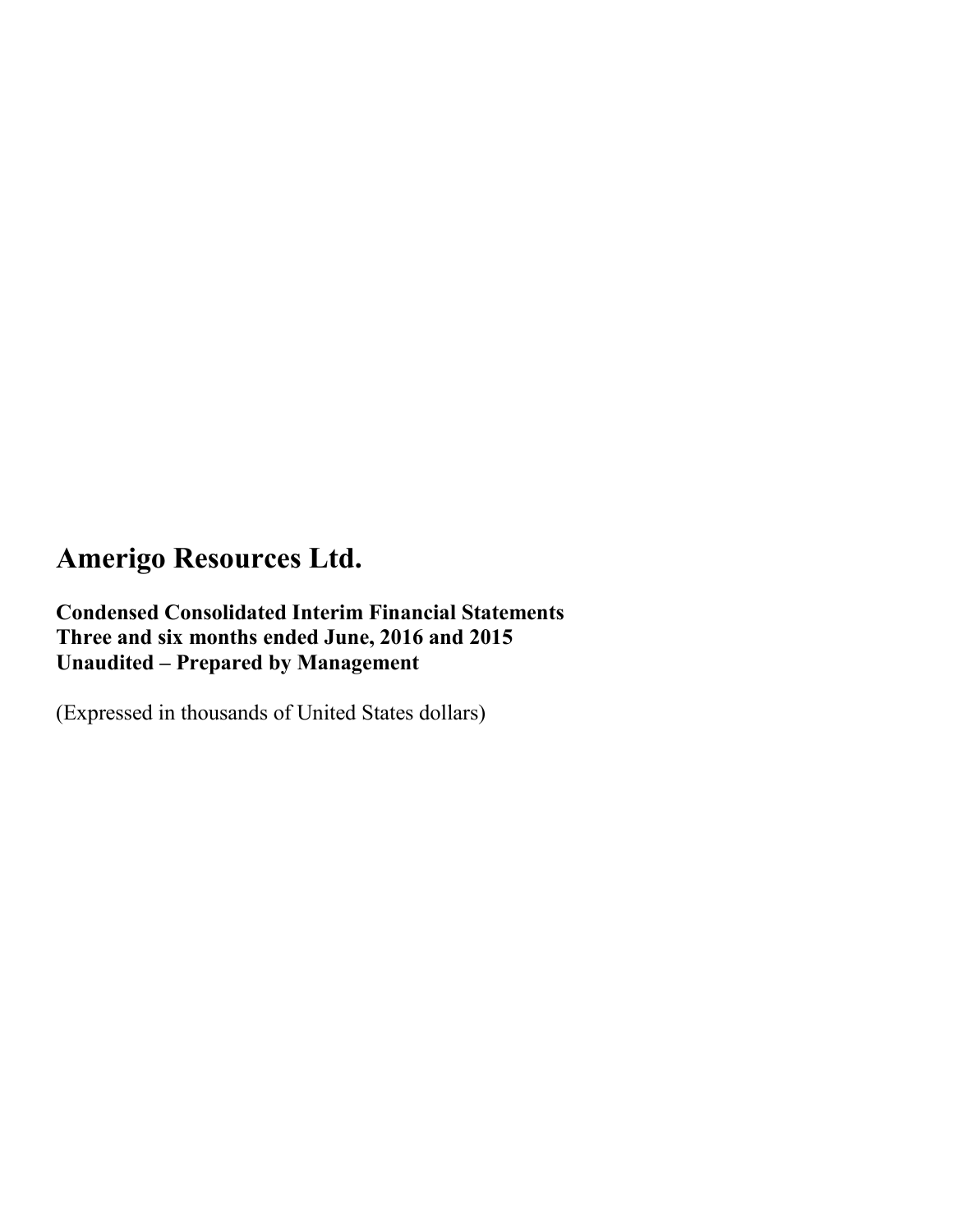Condensed Consolidated Interim Statements of Financial Position - Unaudited

(expressed in thousands of U.S. dollars)

| 2016<br>2015<br><b>Notes</b><br>\$<br>\$<br><b>Assets</b><br><b>Current assets</b><br>9,043<br>9,032<br>Cash and cash equivalents<br>4,123<br>911<br>Trade and other receivables<br>10,725<br>13,846<br>Taxes receivable<br>239<br>464<br>Prepaid expenses<br>6,941<br>7,502<br>Inventories<br>$\overline{4}$<br>31,071<br>31,755<br><b>Non-current assets</b><br>992<br>1,645<br>Investments<br>177,554<br>181,494<br>3, 5<br>Property, plant and equipment<br>4,900<br>5,025<br>Intangible assets<br>52<br>49<br>Deferred income tax asset<br>909<br>895<br>Other non-current assets<br><b>Total assets</b><br>216,131<br>220,210<br><b>Liabilities</b><br><b>Current liabilities</b><br>12,568<br>14,543<br>Trade and other payables<br>4,205<br>2<br>10,245<br><b>DET</b> royalties<br>6<br>10,733<br>17,964<br>Current portion of borrowings<br>76<br>6<br>76<br>Current portion of interest rate swap<br>153<br>87<br>Current income tax liabilities<br>1,233<br>879<br>$\tau$<br>Royalty derivative to related parties<br>35,008<br>37,754<br><b>Non-current liabilities</b><br>793<br>Severance provisions<br>662<br>59,630<br>54,681<br><b>Borrowings</b><br>6<br>614<br>635<br>6<br>Interest rate swap<br>7,971<br>8,011<br>$\tau$<br>Royalty derivative to related parties<br>23,523<br>Deferred income tax liability<br>24,810<br>Other non-current liabilities<br>7<br>50<br>125,316<br><b>Total liabilities</b><br>128,833<br>8<br>Equity<br>Share Capital<br>78,168<br>78,057<br>7,407<br>7,289<br>Other reserves<br>(2,147)<br>(2,292)<br>Accumulated other comprehensive loss<br>3,870<br>11,840<br>Retained earnings<br>87,298<br>94.894<br>Total equity<br>220,210<br><b>Total equity and liabilities</b><br>216,131<br>13<br><b>Commitments</b> |  | June 30, | December 31, |
|---------------------------------------------------------------------------------------------------------------------------------------------------------------------------------------------------------------------------------------------------------------------------------------------------------------------------------------------------------------------------------------------------------------------------------------------------------------------------------------------------------------------------------------------------------------------------------------------------------------------------------------------------------------------------------------------------------------------------------------------------------------------------------------------------------------------------------------------------------------------------------------------------------------------------------------------------------------------------------------------------------------------------------------------------------------------------------------------------------------------------------------------------------------------------------------------------------------------------------------------------------------------------------------------------------------------------------------------------------------------------------------------------------------------------------------------------------------------------------------------------------------------------------------------------------------------------------------------------------------------------------------------------------------------------------------------------------------------------------------------------------------------|--|----------|--------------|
|                                                                                                                                                                                                                                                                                                                                                                                                                                                                                                                                                                                                                                                                                                                                                                                                                                                                                                                                                                                                                                                                                                                                                                                                                                                                                                                                                                                                                                                                                                                                                                                                                                                                                                                                                                     |  |          |              |
|                                                                                                                                                                                                                                                                                                                                                                                                                                                                                                                                                                                                                                                                                                                                                                                                                                                                                                                                                                                                                                                                                                                                                                                                                                                                                                                                                                                                                                                                                                                                                                                                                                                                                                                                                                     |  |          |              |
|                                                                                                                                                                                                                                                                                                                                                                                                                                                                                                                                                                                                                                                                                                                                                                                                                                                                                                                                                                                                                                                                                                                                                                                                                                                                                                                                                                                                                                                                                                                                                                                                                                                                                                                                                                     |  |          |              |
|                                                                                                                                                                                                                                                                                                                                                                                                                                                                                                                                                                                                                                                                                                                                                                                                                                                                                                                                                                                                                                                                                                                                                                                                                                                                                                                                                                                                                                                                                                                                                                                                                                                                                                                                                                     |  |          |              |
|                                                                                                                                                                                                                                                                                                                                                                                                                                                                                                                                                                                                                                                                                                                                                                                                                                                                                                                                                                                                                                                                                                                                                                                                                                                                                                                                                                                                                                                                                                                                                                                                                                                                                                                                                                     |  |          |              |
|                                                                                                                                                                                                                                                                                                                                                                                                                                                                                                                                                                                                                                                                                                                                                                                                                                                                                                                                                                                                                                                                                                                                                                                                                                                                                                                                                                                                                                                                                                                                                                                                                                                                                                                                                                     |  |          |              |
|                                                                                                                                                                                                                                                                                                                                                                                                                                                                                                                                                                                                                                                                                                                                                                                                                                                                                                                                                                                                                                                                                                                                                                                                                                                                                                                                                                                                                                                                                                                                                                                                                                                                                                                                                                     |  |          |              |
|                                                                                                                                                                                                                                                                                                                                                                                                                                                                                                                                                                                                                                                                                                                                                                                                                                                                                                                                                                                                                                                                                                                                                                                                                                                                                                                                                                                                                                                                                                                                                                                                                                                                                                                                                                     |  |          |              |
|                                                                                                                                                                                                                                                                                                                                                                                                                                                                                                                                                                                                                                                                                                                                                                                                                                                                                                                                                                                                                                                                                                                                                                                                                                                                                                                                                                                                                                                                                                                                                                                                                                                                                                                                                                     |  |          |              |
|                                                                                                                                                                                                                                                                                                                                                                                                                                                                                                                                                                                                                                                                                                                                                                                                                                                                                                                                                                                                                                                                                                                                                                                                                                                                                                                                                                                                                                                                                                                                                                                                                                                                                                                                                                     |  |          |              |
|                                                                                                                                                                                                                                                                                                                                                                                                                                                                                                                                                                                                                                                                                                                                                                                                                                                                                                                                                                                                                                                                                                                                                                                                                                                                                                                                                                                                                                                                                                                                                                                                                                                                                                                                                                     |  |          |              |
|                                                                                                                                                                                                                                                                                                                                                                                                                                                                                                                                                                                                                                                                                                                                                                                                                                                                                                                                                                                                                                                                                                                                                                                                                                                                                                                                                                                                                                                                                                                                                                                                                                                                                                                                                                     |  |          |              |
|                                                                                                                                                                                                                                                                                                                                                                                                                                                                                                                                                                                                                                                                                                                                                                                                                                                                                                                                                                                                                                                                                                                                                                                                                                                                                                                                                                                                                                                                                                                                                                                                                                                                                                                                                                     |  |          |              |
|                                                                                                                                                                                                                                                                                                                                                                                                                                                                                                                                                                                                                                                                                                                                                                                                                                                                                                                                                                                                                                                                                                                                                                                                                                                                                                                                                                                                                                                                                                                                                                                                                                                                                                                                                                     |  |          |              |
|                                                                                                                                                                                                                                                                                                                                                                                                                                                                                                                                                                                                                                                                                                                                                                                                                                                                                                                                                                                                                                                                                                                                                                                                                                                                                                                                                                                                                                                                                                                                                                                                                                                                                                                                                                     |  |          |              |
|                                                                                                                                                                                                                                                                                                                                                                                                                                                                                                                                                                                                                                                                                                                                                                                                                                                                                                                                                                                                                                                                                                                                                                                                                                                                                                                                                                                                                                                                                                                                                                                                                                                                                                                                                                     |  |          |              |
|                                                                                                                                                                                                                                                                                                                                                                                                                                                                                                                                                                                                                                                                                                                                                                                                                                                                                                                                                                                                                                                                                                                                                                                                                                                                                                                                                                                                                                                                                                                                                                                                                                                                                                                                                                     |  |          |              |
|                                                                                                                                                                                                                                                                                                                                                                                                                                                                                                                                                                                                                                                                                                                                                                                                                                                                                                                                                                                                                                                                                                                                                                                                                                                                                                                                                                                                                                                                                                                                                                                                                                                                                                                                                                     |  |          |              |
|                                                                                                                                                                                                                                                                                                                                                                                                                                                                                                                                                                                                                                                                                                                                                                                                                                                                                                                                                                                                                                                                                                                                                                                                                                                                                                                                                                                                                                                                                                                                                                                                                                                                                                                                                                     |  |          |              |
|                                                                                                                                                                                                                                                                                                                                                                                                                                                                                                                                                                                                                                                                                                                                                                                                                                                                                                                                                                                                                                                                                                                                                                                                                                                                                                                                                                                                                                                                                                                                                                                                                                                                                                                                                                     |  |          |              |
|                                                                                                                                                                                                                                                                                                                                                                                                                                                                                                                                                                                                                                                                                                                                                                                                                                                                                                                                                                                                                                                                                                                                                                                                                                                                                                                                                                                                                                                                                                                                                                                                                                                                                                                                                                     |  |          |              |
|                                                                                                                                                                                                                                                                                                                                                                                                                                                                                                                                                                                                                                                                                                                                                                                                                                                                                                                                                                                                                                                                                                                                                                                                                                                                                                                                                                                                                                                                                                                                                                                                                                                                                                                                                                     |  |          |              |
|                                                                                                                                                                                                                                                                                                                                                                                                                                                                                                                                                                                                                                                                                                                                                                                                                                                                                                                                                                                                                                                                                                                                                                                                                                                                                                                                                                                                                                                                                                                                                                                                                                                                                                                                                                     |  |          |              |
|                                                                                                                                                                                                                                                                                                                                                                                                                                                                                                                                                                                                                                                                                                                                                                                                                                                                                                                                                                                                                                                                                                                                                                                                                                                                                                                                                                                                                                                                                                                                                                                                                                                                                                                                                                     |  |          |              |
|                                                                                                                                                                                                                                                                                                                                                                                                                                                                                                                                                                                                                                                                                                                                                                                                                                                                                                                                                                                                                                                                                                                                                                                                                                                                                                                                                                                                                                                                                                                                                                                                                                                                                                                                                                     |  |          |              |
|                                                                                                                                                                                                                                                                                                                                                                                                                                                                                                                                                                                                                                                                                                                                                                                                                                                                                                                                                                                                                                                                                                                                                                                                                                                                                                                                                                                                                                                                                                                                                                                                                                                                                                                                                                     |  |          |              |
|                                                                                                                                                                                                                                                                                                                                                                                                                                                                                                                                                                                                                                                                                                                                                                                                                                                                                                                                                                                                                                                                                                                                                                                                                                                                                                                                                                                                                                                                                                                                                                                                                                                                                                                                                                     |  |          |              |
|                                                                                                                                                                                                                                                                                                                                                                                                                                                                                                                                                                                                                                                                                                                                                                                                                                                                                                                                                                                                                                                                                                                                                                                                                                                                                                                                                                                                                                                                                                                                                                                                                                                                                                                                                                     |  |          |              |
|                                                                                                                                                                                                                                                                                                                                                                                                                                                                                                                                                                                                                                                                                                                                                                                                                                                                                                                                                                                                                                                                                                                                                                                                                                                                                                                                                                                                                                                                                                                                                                                                                                                                                                                                                                     |  |          |              |
|                                                                                                                                                                                                                                                                                                                                                                                                                                                                                                                                                                                                                                                                                                                                                                                                                                                                                                                                                                                                                                                                                                                                                                                                                                                                                                                                                                                                                                                                                                                                                                                                                                                                                                                                                                     |  |          |              |
|                                                                                                                                                                                                                                                                                                                                                                                                                                                                                                                                                                                                                                                                                                                                                                                                                                                                                                                                                                                                                                                                                                                                                                                                                                                                                                                                                                                                                                                                                                                                                                                                                                                                                                                                                                     |  |          |              |
|                                                                                                                                                                                                                                                                                                                                                                                                                                                                                                                                                                                                                                                                                                                                                                                                                                                                                                                                                                                                                                                                                                                                                                                                                                                                                                                                                                                                                                                                                                                                                                                                                                                                                                                                                                     |  |          |              |
|                                                                                                                                                                                                                                                                                                                                                                                                                                                                                                                                                                                                                                                                                                                                                                                                                                                                                                                                                                                                                                                                                                                                                                                                                                                                                                                                                                                                                                                                                                                                                                                                                                                                                                                                                                     |  |          |              |
|                                                                                                                                                                                                                                                                                                                                                                                                                                                                                                                                                                                                                                                                                                                                                                                                                                                                                                                                                                                                                                                                                                                                                                                                                                                                                                                                                                                                                                                                                                                                                                                                                                                                                                                                                                     |  |          |              |
|                                                                                                                                                                                                                                                                                                                                                                                                                                                                                                                                                                                                                                                                                                                                                                                                                                                                                                                                                                                                                                                                                                                                                                                                                                                                                                                                                                                                                                                                                                                                                                                                                                                                                                                                                                     |  |          |              |
|                                                                                                                                                                                                                                                                                                                                                                                                                                                                                                                                                                                                                                                                                                                                                                                                                                                                                                                                                                                                                                                                                                                                                                                                                                                                                                                                                                                                                                                                                                                                                                                                                                                                                                                                                                     |  |          |              |
|                                                                                                                                                                                                                                                                                                                                                                                                                                                                                                                                                                                                                                                                                                                                                                                                                                                                                                                                                                                                                                                                                                                                                                                                                                                                                                                                                                                                                                                                                                                                                                                                                                                                                                                                                                     |  |          |              |
|                                                                                                                                                                                                                                                                                                                                                                                                                                                                                                                                                                                                                                                                                                                                                                                                                                                                                                                                                                                                                                                                                                                                                                                                                                                                                                                                                                                                                                                                                                                                                                                                                                                                                                                                                                     |  |          |              |
|                                                                                                                                                                                                                                                                                                                                                                                                                                                                                                                                                                                                                                                                                                                                                                                                                                                                                                                                                                                                                                                                                                                                                                                                                                                                                                                                                                                                                                                                                                                                                                                                                                                                                                                                                                     |  |          |              |
|                                                                                                                                                                                                                                                                                                                                                                                                                                                                                                                                                                                                                                                                                                                                                                                                                                                                                                                                                                                                                                                                                                                                                                                                                                                                                                                                                                                                                                                                                                                                                                                                                                                                                                                                                                     |  |          |              |
|                                                                                                                                                                                                                                                                                                                                                                                                                                                                                                                                                                                                                                                                                                                                                                                                                                                                                                                                                                                                                                                                                                                                                                                                                                                                                                                                                                                                                                                                                                                                                                                                                                                                                                                                                                     |  |          |              |
|                                                                                                                                                                                                                                                                                                                                                                                                                                                                                                                                                                                                                                                                                                                                                                                                                                                                                                                                                                                                                                                                                                                                                                                                                                                                                                                                                                                                                                                                                                                                                                                                                                                                                                                                                                     |  |          |              |

The accompanying notes are an integral part of these interim condensed consolidated financial statements.

**Approved by the Board of Directors** "Robert Gayton" "George Ireland"

Director Director Director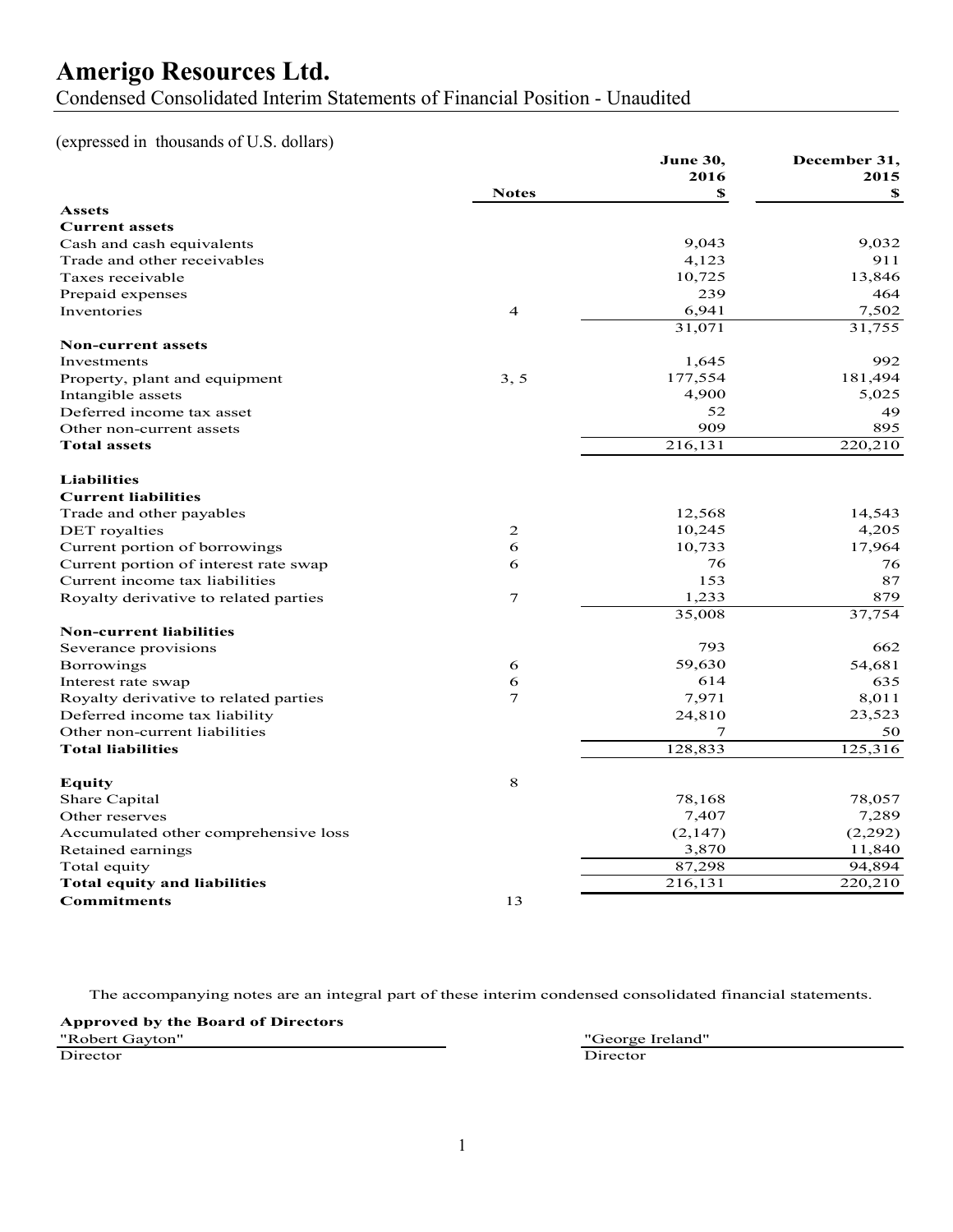Condensed Consolidated Interim Statements of Comprehensive Loss - Unaudited

### (expressed in thousands of U.S. dollars)

|                                                                       |              | Three months ended June 30, |             | Six months ended June 30, |              |
|-----------------------------------------------------------------------|--------------|-----------------------------|-------------|---------------------------|--------------|
|                                                                       | <b>Notes</b> | 2016                        | 2015        | 2016                      | 2015         |
|                                                                       |              | S                           | \$          | \$                        | $\mathbf{s}$ |
| Revenue                                                               |              |                             |             |                           |              |
| Gross tolling revenue                                                 |              | 28,361                      | 24,657      | 55,358                    | 47,936       |
| Notional items deducted from gross tolling revenue:                   |              |                             |             |                           |              |
| Smelting and refining                                                 |              | (4,784)                     | (3,850)     | (9,293)                   | (7,385)      |
| DET royalties                                                         |              | (4,985)                     | (4,652)     | (9,420)                   | (8, 854)     |
| Transportation                                                        |              | (401)                       | (330)       | (765)                     | (620)        |
|                                                                       |              | 18,191                      | 15,825      | 35,880                    | 31,077       |
| Molybdenum and other revenue                                          |              | 1,085                       | 563         | 2,651                     | 2,967        |
|                                                                       |              | 19,276                      | 16,388      | 38,531                    | 34,044       |
| Tolling and production costs                                          |              |                             |             |                           |              |
| Tolling/production costs                                              |              | (18,018)                    | (15,376)    | (35, 247)                 | (31,603)     |
| Depreciation/amortization                                             |              | (3,301)                     | (1,678)     | (6, 593)                  | (3,359)      |
| Administration                                                        |              | (1, 119)                    | (1,082)     | (2,255)                   | (2,144)      |
|                                                                       |              | (22, 438)                   | (18, 136)   | (44,095)                  | (37, 106)    |
| <b>Gross</b> loss                                                     |              | (3, 162)                    | (1,748)     | (5, 564)                  | (3,062)      |
| Other expenses                                                        |              |                             |             |                           |              |
| General and administration                                            | 11(a)        | (570)                       | (689)       | (1, 424)                  | (1,617)      |
| Other gains (expenses)                                                | 11(b)        | 475                         | (442)       | 1,076                     | (907)        |
| Royalty derivative to related parties including changes in fair value | 11(c)        | 439                         | 1,297       | (478)                     | 73           |
|                                                                       |              | 344                         | 166         | (826)                     | (2, 451)     |
| <b>Operating loss</b>                                                 |              | (2, 818)                    | (1, 582)    | (6, 390)                  | (5, 513)     |
| Finance expense                                                       | 11(d)        | (1,389)                     | (275)       | (2,877)                   | (705)        |
|                                                                       |              | (1, 389)                    | (275)       | (2, 877)                  | (705)        |
| Loss before tax                                                       |              | (4,207)                     | (1, 857)    | (9, 267)                  | (6,218)      |
| Income tax recovery (expense)                                         |              | 594                         | (179)       | 1,297                     | 119          |
| <b>Net loss</b>                                                       |              | (3,613)                     | (2,036)     | (7.970)                   | (6,099)      |
| Other comprehensive income (loss), net of tax                         |              |                             |             |                           |              |
| Items that may be reclassified subsequently to net loss               |              |                             |             |                           |              |
| Cumulative translation adjustment                                     |              | (66)                        | (170)       | (487)                     | 296          |
| Unrealized gains (losses) on investments                              |              | 316                         | 150         | 654                       | (227)        |
| Severance provision                                                   |              | 6                           |             | (23)                      | (13)         |
| Other comprehensive income (loss), net of tax                         |              | 256                         | (20)        | 144                       | 56           |
| <b>Comprehensive loss</b>                                             |              | (3,357)                     | (2,056)     | (7, 826)                  | (6,043)      |
| Weighted average number of shares outstanding, basic                  |              | 174,682,058                 | 173,610,629 | 174,324,915               | 173,610,629  |
| Weighted average number of shares outstanding, diluted                |              | 174,682,058                 | 173,610,629 | 174,324,915               | 173,610,629  |
| Loss per share                                                        |              |                             |             |                           |              |
| Basic                                                                 |              | (0.02)                      | (0.01)      | (0.05)                    | (0.04)       |
| Diluted                                                               |              | (0.02)                      | (0.01)      | (0.05)                    | (0.04)       |

The accompanying notes are an integral part of these interim condensed consolidated financial statements.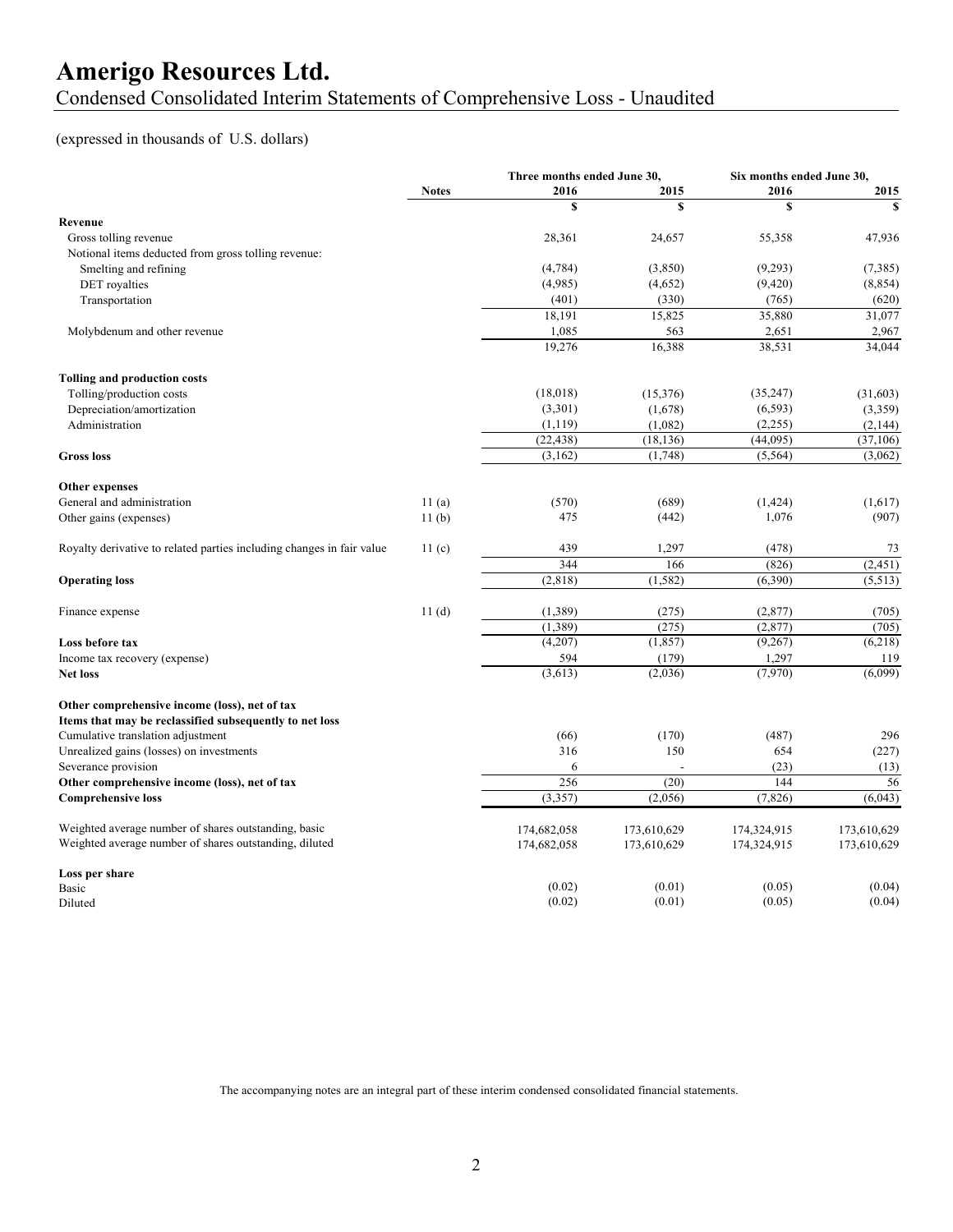### **Amerigo Resources Ltd.** Condensed Consolidated Interim Statements of Cash Flows - Unaudited

#### (expressed in thousands of U.S. dollars)

| <b>Cash flows from operating activities</b>           |          |           |          |           |
|-------------------------------------------------------|----------|-----------|----------|-----------|
| Net loss                                              | (3,613)  | (2,036)   | (7,970)  | (6,099)   |
| Adjustment for items not affecting cash:              |          |           |          |           |
| Depreciation and amortization                         | 3,301    | 1,678     | 6,593    | 3,359     |
| Impairment charges                                    |          | (146)     | 518      | 703       |
| Deferred income tax expense                           | 827      | 1,119     | 1,287    | 1,763     |
| Unrealized foreign exchange expense                   | 90       | 17        | (352)    | 941       |
| Changes in fair value of royalties to related parties | (691)    | (1, 431)  |          | (335)     |
| Finance expense                                       | (712)    | 77        | 348      | 77        |
| Share-based payments                                  | 58       | 93        | 118      | 146       |
| Other                                                 | 145      | 10        | 305      | 12        |
|                                                       | (595)    | (619)     | 848      | 567       |
| Changes in non-cash working capital                   |          |           |          |           |
| Trade, other receivables and taxes receivable         | 5,597    | (1,658)   | (132)    | (5,073)   |
| Inventories                                           | 202      | 745       | 65       | (64)      |
| Trade and other payables                              | (1,044)  | (3,246)   | 2,473    | (4,715)   |
| DET royalties                                         | 2,979    | 419       | 6,040    | (12, 191) |
|                                                       | 7,734    | (3,740)   | 8,446    | (22, 043) |
| Payment of long-term employee benefits                |          |           | (642)    |           |
| Net cash from operating activities                    | 7,139    | (4,359)   | 8,652    | (21, 476) |
| Cash flows from investing activities                  |          |           |          |           |
| Purchase of plant and equipment                       | (2, 138) | (17, 186) | (5,852)  | (25,899)  |
| Capitalized interest on borrowings                    |          | (469)     |          | (469)     |
| Net cash from investing activities                    | (2, 138) | (17,655)  | (5,852)  | (26, 368) |
| <b>Cash flows from financing activities</b>           |          |           |          |           |
| Proceeds from borrowings, net of transaction costs    | 3,000    | 20,760    | 10,770   | 42,873    |
| Repayment of borrowings                               | (10,673) |           | (14,063) |           |
| Net cash from financing activities                    | (7,673)  | 20,760    | (3,293)  | 42,873    |
| Net (decrease) increase in cash and cash equivalents  | (2,672)  | (1,254)   | (493)    | (4,971)   |
| Effect of exchange rate changes on cash               | (42)     | (232)     | 504      | (646)     |
| Cash and cash equivalents - Beginning of period       | 11,757   | 14,177    | 9,032    | 18,308    |
| Cash and cash equivalents - End of period             | 9,043    | 12,691    | 9.043    | 12,691    |
|                                                       |          |           |          |           |

**Supplementary cash flow information (Note 11)**

The accompanying notes are an integral part of these interim condensed consolidated financial statements.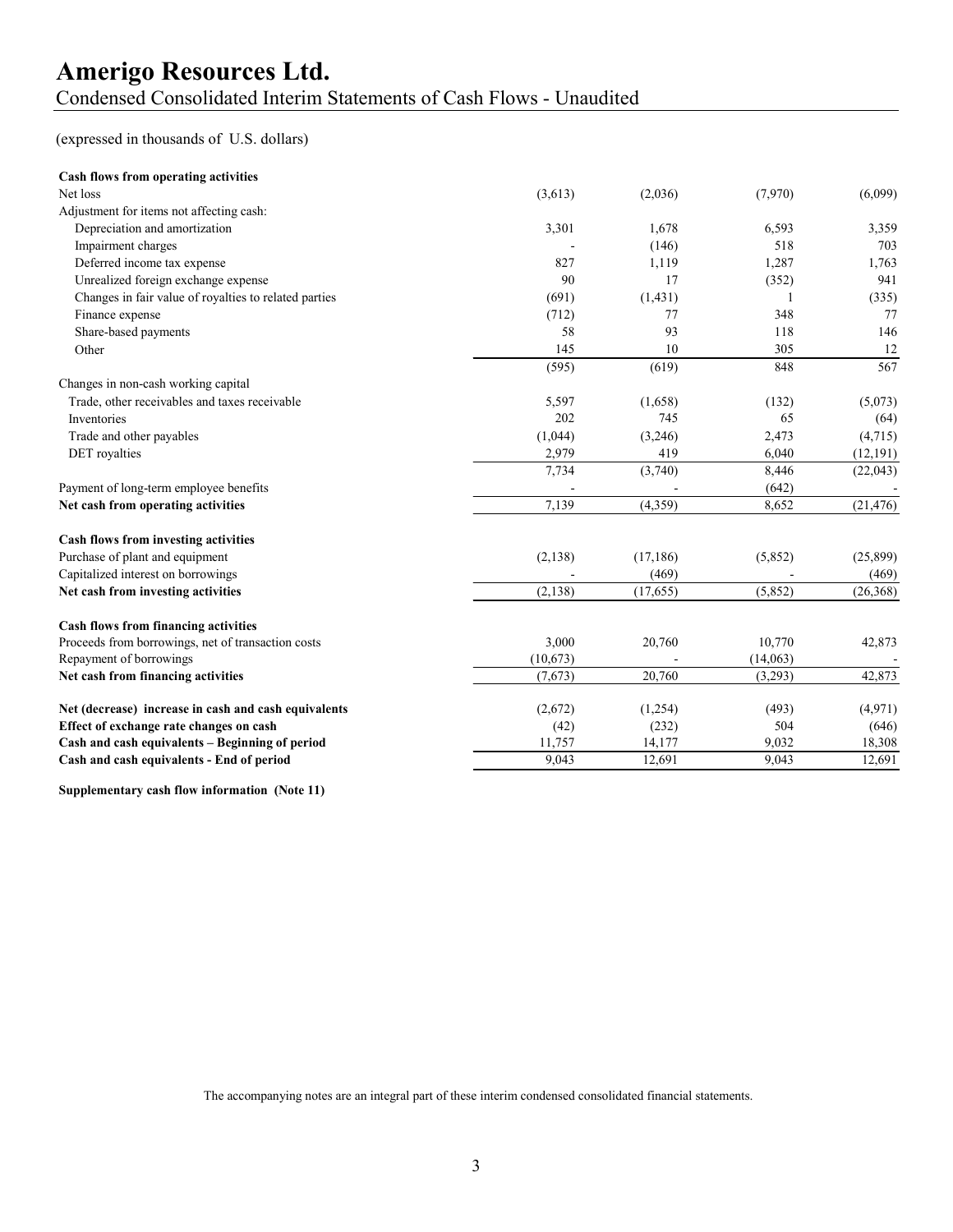Condensed Consolidated Interim Statements of Changes in Equity - Unaudited

### (expressed in thousands of U.S. dollars)

|                                   | Share capital       |        |                           |                                                 |                             |                     |
|-----------------------------------|---------------------|--------|---------------------------|-------------------------------------------------|-----------------------------|---------------------|
|                                   | Number of<br>shares | Amount | Other<br>reserves         | Accumulated<br>other<br>comprehensive<br>income | <b>Retained</b><br>earnings | <b>Total equity</b> |
|                                   |                     | \$     | $\boldsymbol{\mathsf{S}}$ | \$                                              | \$                          | \$                  |
| Balance - January 1, 2015         | 173,610,629         | 78,057 | 7,088                     | (2, 425)                                        | 28,773                      | 111,493             |
| Share-based payments              |                     |        | 146                       |                                                 |                             | 146                 |
| Cumulative translation adjustment |                     |        |                           | 296                                             |                             | 296                 |
| Unrealized losses on investments  |                     |        |                           | (227)                                           |                             | (227)               |
| Severance provision               |                     |        |                           | (13)                                            |                             | (13)                |
| Net loss                          |                     |        |                           |                                                 | (6,099)                     | (6,099)             |
| Balance - June 30, 2015           | 173,610,629         | 78,057 | 7,234                     | (2,369)                                         | 22,674                      | 105,596             |
| Share-based payments              |                     |        | 55                        |                                                 |                             | 55                  |
| Cumulative translation adjustment |                     |        |                           | 600                                             |                             | 600                 |
| Unrealized losses on investments  |                     |        |                           | (482)                                           |                             | (482)               |
| Severance provision               |                     |        |                           | (41)                                            |                             | (41)                |
| Net loss                          |                     |        |                           | $\overline{a}$                                  | (10, 834)                   | (10, 834)           |
| Balance - December 31, 2015       | 173,610,629         | 78,057 | 7,289                     | (2,292)                                         | 11,840                      | 94,894              |
| Balance - January 1, 2016         | 173,610,629         | 78,057 | 7,289                     | (2,292)                                         | 11,840                      | 94,894              |
| Share-based payments              |                     |        | 118                       |                                                 |                             | 118                 |
| Compensation settled with shares  | 1,071,429           | 111    |                           |                                                 |                             | 111                 |
| Cumulative translation adjustment |                     |        |                           | (486)                                           |                             | (486)               |
| Unrealized gains on investments   |                     |        |                           | 654                                             |                             | 654                 |
| Severance provision               |                     |        |                           | (23)                                            |                             | (23)                |
| Net loss                          |                     |        |                           |                                                 | (7,970)                     | (7,970)             |
| Balance - June 30, 2016           | 174,682,058         | 78,168 | 7,407                     | (2,147)                                         | 3,870                       | 87,298              |

The accompanying notes are an integral part of these interim condensed consolidated financial statements.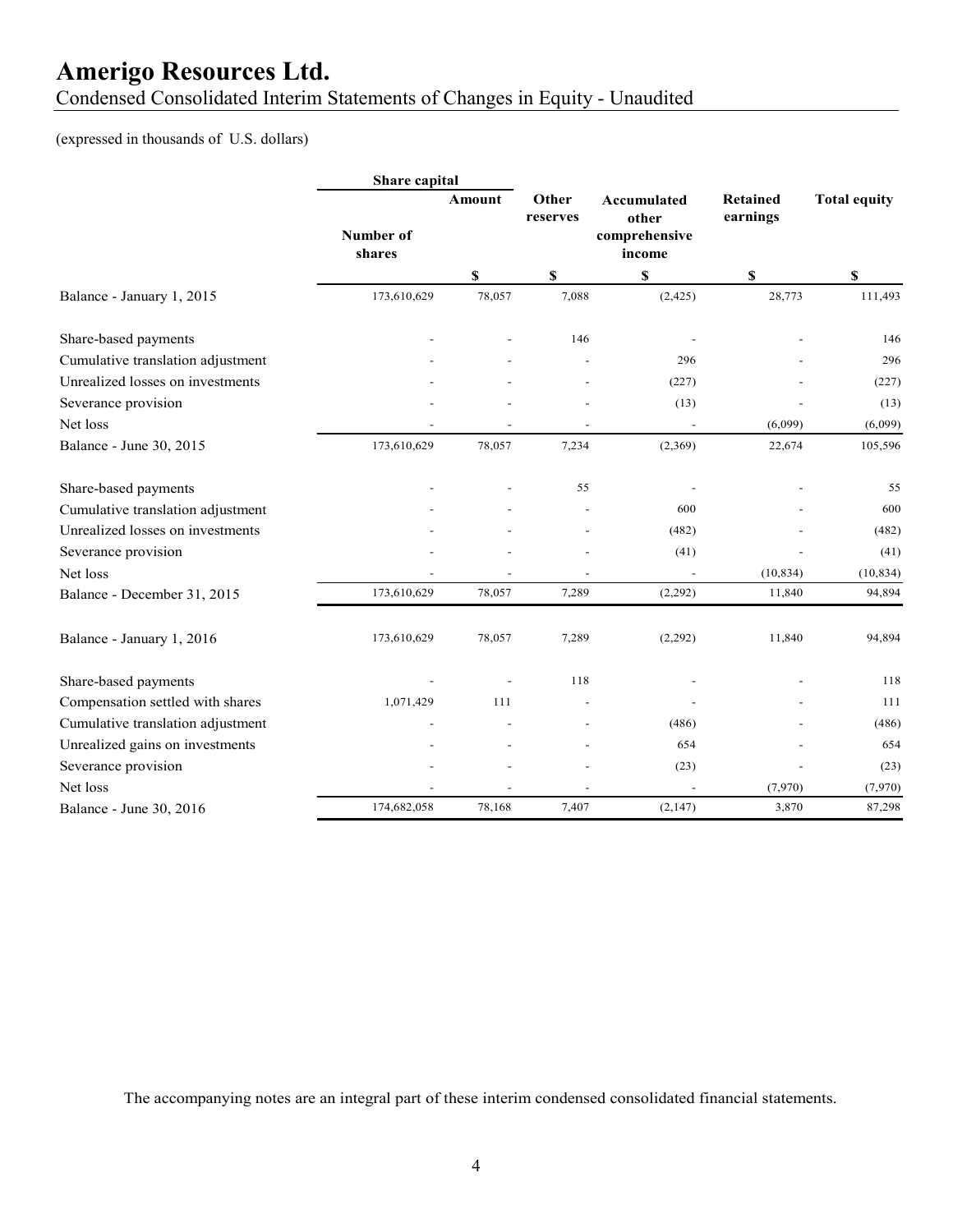Notes to the Condensed Consolidated Interim Financial Statements - Unaudited June 30, 2016

(tabular information expressed in thousands of U.S. dollars)

#### **1) REPORTING ENTITY AND BASIS OF PRESENTATION**

a) Reporting entity

Amerigo Resources Ltd. ("Amerigo" or the "Company") is a company domiciled in Canada. Its shares are listed for trading on the Toronto Stock Exchange ("TSX") and the OTCQX stock exchange in the United States. These condensed consolidated financial statements ("interim financial statements") of the Company as at and for the three and six months ended June 30, 2016, include the accounts of the Company and its subsidiaries (collectively the "Group").

The Group is principally engaged in the production of copper concentrates through its operating subsidiary Minera Valle Central S.A. ("MVC"), pursuant to a long-term contractual relationship with the El Teniente Division ("DET") of Corporación Nacional del Cobre de Chile ("Codelco") (Note 2). As of January 1, 2015, copper production from MVC is conducted under a tolling agreement with DET.

b) Statement of compliance

These interim financial statements have been prepared in accordance with International Financial Reporting Standards ("IFRS") as issued by the International Accounting Standards Board ("IASB") applicable to the preparation of interim financial statements, including IAS 34, Interim Financial Reporting. These interim financial statements do not include all the information required for a complete set of IFRS statements. However, selected notes are included to explain events and transactions that are significant to an understanding of the changes in the Company's financial position and performance since the last annual consolidated financial statements as at and for the year ended December 31, 2015.

These interim financial statements were authorised for issue by the board of directors of the Company on August 10, 2016.

c) Significant accounting policies

These interim financial statements follow the same accounting policies and methods of application as the Company's most recent annual financial statements. Accordingly, the interim financial statements should be read in conjunction with the Company's most recent annual financial statements.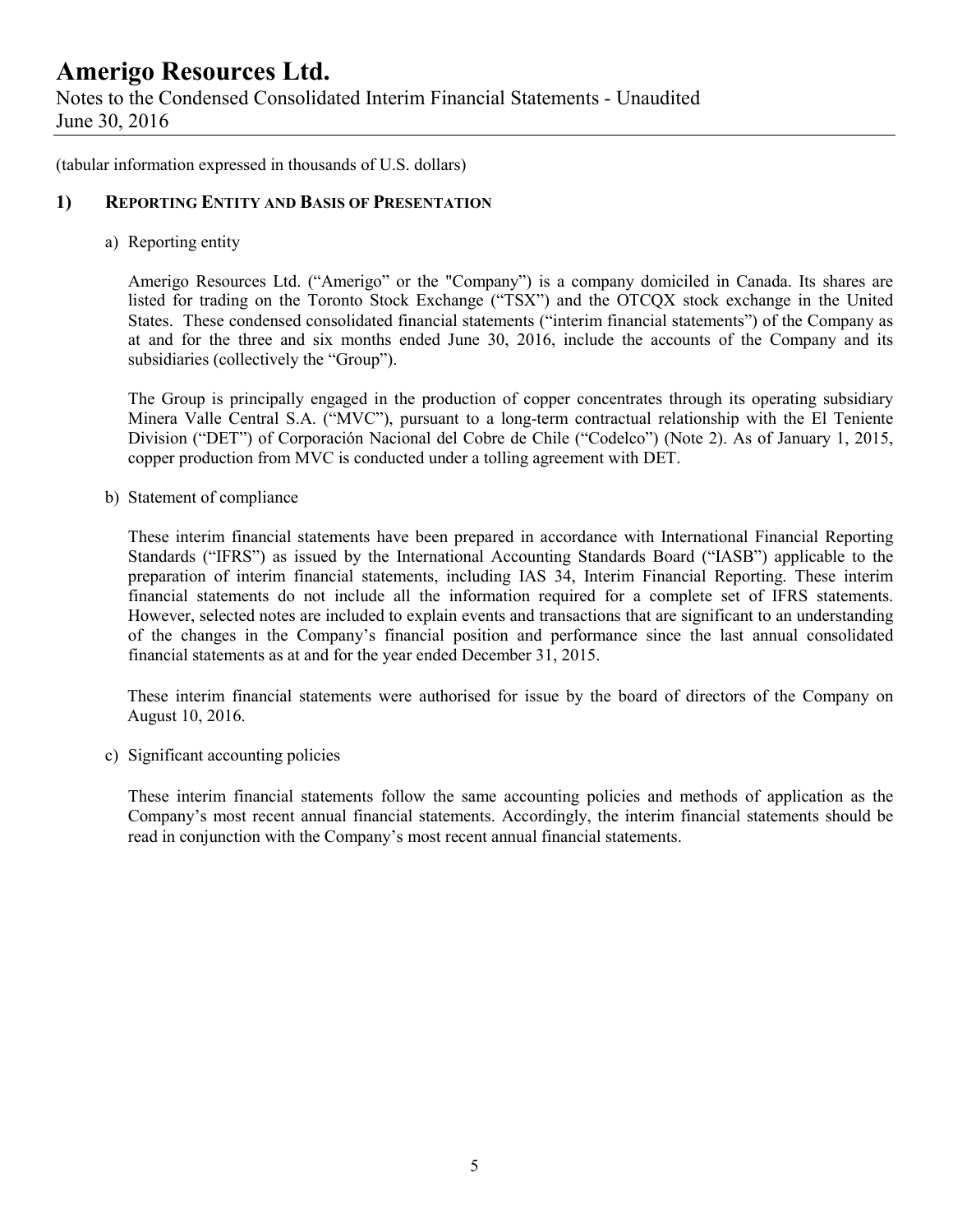### **Amerigo Resources Ltd.** Notes to the Condensed Consolidated Interim Financial Statements - Unaudited June 30, 2016

(tabular information expressed in thousands of U.S. dollars)

#### **2) AGREEMENTS WITH CODELCO'S EL TENIENTE DIVISION**

In 1991, MVC entered into a contract with DET to process the fresh tailings from El Teniente, the world's largest underground copper mine, for a term that through several contract modifications was extended to 2021 (collectively, the "Fresh Tailings Contract"). In 2009, MVC and DET entered into an agreement to process the tailings from Colihues, one of El Teniente's historic tailings deposits (the "Colihues Contract"). In 2014 MVC and DET entered into a contract (the "Master Agreement") for the purchase by MVC of the rights to process tailings from an additional historic tailings deposit, Cauquenes, for a term to the earlier of its depletion or 2033, and extending the Fresh Tailings Contract from 2021 to 2037 and the Colihues Contract to the earlier of its depletion or 2037.

Until December 31, 2014, royalties were payable to DET in respect of copper concentrates produced by MVC. DET royalties were calculated using the average London Metal Exchange ("LME") copper price for the month of production of the concentrates, and were recorded as components of production costs.

In 2015, MVC and DET entered into a second modification to the Master Agreement which changed the legal relationship between the parties for the period from January 1, 2015 to December 31, 2022. During this period, production of copper concentrates by MVC has and will be conducted under a tolling agreement with DET. Title to the copper concentrates produced by MVC is retained by DET and MVC earns tolling revenue, calculated as gross revenue for copper produced at applicable market prices, net of notional items (treatment and refining charges, DET royalties and transportation costs) (Note 10). The notional DET royalties precisely mimic the former royalty arrangements between MVC and DET.

Notional royalties for copper concentrates produced from fresh tailings are determined through a sliding scale formula tied to copper prices. Until August 1, 2015, no notional royalties applied at copper prices below \$0.80/lb and notional royalties increased to a maximum of 13.5% at copper prices of \$1.30/lb or higher. As of August 1, 2015, the sliding scale changed to a range of copper prices from \$1.95/lb (13.5%) to \$4.80/lb (28.4%), and exchange rate provisions that increased notional royalties were eliminated.

Notional royalties for copper concentrates produced from Colihues historic tailings are determined through a sliding scale for copper prices ranging from \$0.80/lb (3%) to \$4.27lb (approximately 30%). The parties are required to review costs and potentially adjust notional royalty structures for copper production from Colihues tailings if the copper price remains below \$1.95/lb or over \$4.27/lb for three consecutive months.

Notional royalties for copper concentrates produced from Cauquenes historic tailings are determined through a sliding scale for copper prices ranging from \$1.95/lb (16%) to \$5.50/lb (39%).

Until August 1, 2015, MVC paid a royalty of 10% of MVC's net revenue received from the sale of molybdenum concentrates produced from fresh tailings and 11.9% on net molybdenum revenue from Colihues tailings. As of August 1, 2015, these terms were amended to a sliding scale global molybdenum royalty for molybdenum prices between \$7.31/lb (9%) and \$40.0/lb (19.7%).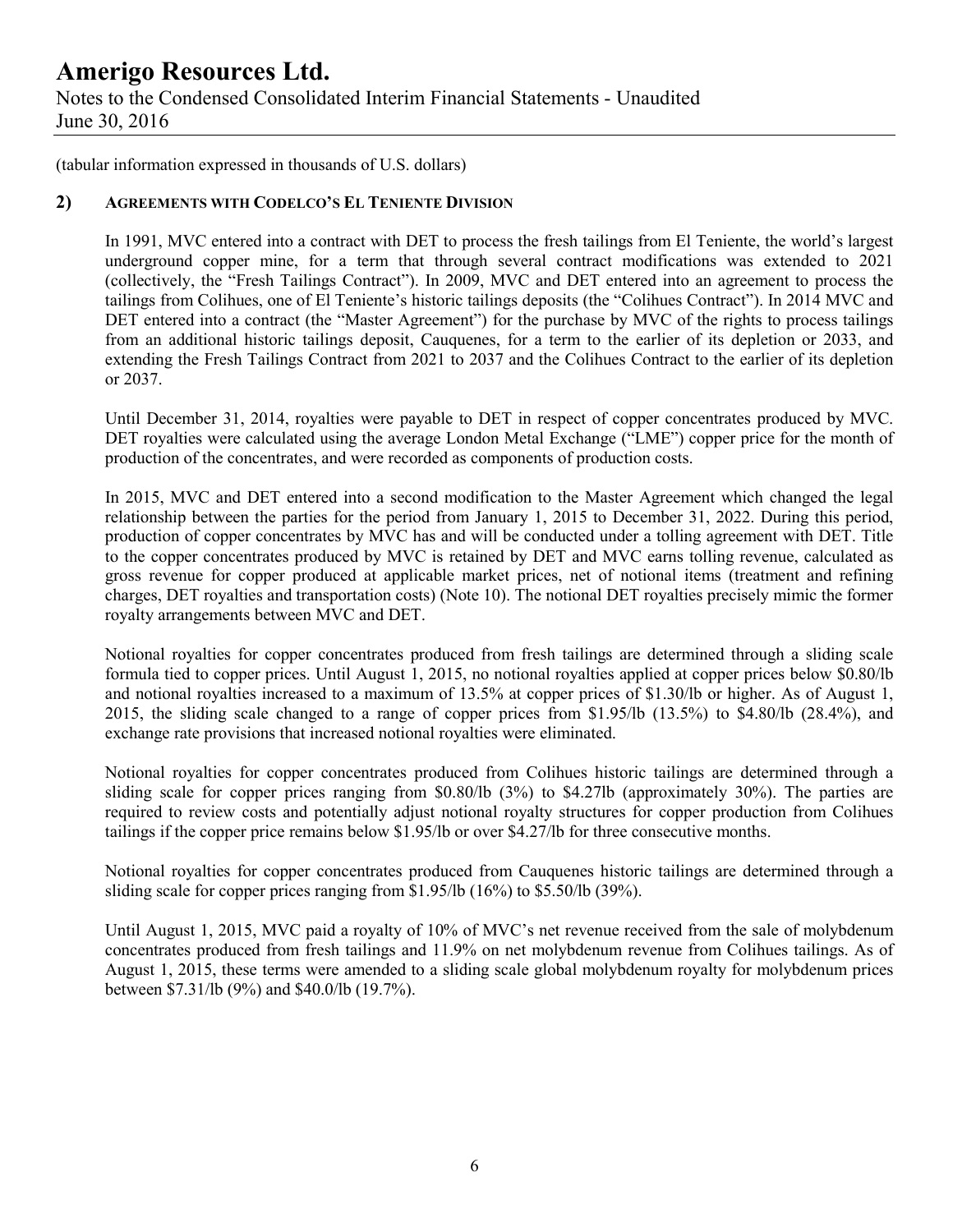(tabular information expressed in thousands of U.S. dollars)

`

The Master Agreement contains provisions requiring the parties to meet and review cost and notional royalty/royalty structures in the event monthly average prices fall below certain ranges and projections indicate the permanence of such prices over time. The review of all notional royalty/royalty structures is to be carried out in a manner that gives priority to the viability of the Master Agreement and maintains the equilibrium of the benefits between the Parties.

The Master Agreement also contains three early exit options exercisable by DET within 2021 and every three years thereafter only in the event of changes unforeseen as of the date of the Master Agreement. The Company has currently judged the probabilities of DET exercising any of these early exit options as remote.

In 2014, DET and MVC entered into a first modification to the Master Agreement, which provided for deferral of payment of up to \$9.1 million in DET royalties in 2014 in order for MVC to expedite certain works associated with the Cauquenes expansion. The deferred amounts were paid in full in the quarter ended March 31, 2015.

In 2015, MVC and DET entered into a second modification to the Master Agreement under which MVC's production of copper concentrates is being conducted under a tolling agreement with DET -as described in preceding paragraphs- and DET provided a copper price support agreement to assist MVC with the Cauquenes expansion in an amount of up to \$17.0 million (the "DET Expansion Support Facility"). MVC will draw down \$1.0 million from the DET Expansion Support Facility for each month during the years 2015 and 2016 in which the average final settlement copper price to MVC is less than \$2.80/lb, up to the \$17.0 million maximum. The DET Expansion Support Facility bears interest at a rate of 0.6% per month and is subordinate to MVC's bank financing. At June 30, 2016, MVC had drawn down \$13.0 million from the DET Expansion Support Facility (December 31, 2015: \$7.0 million) (Note 6(c)).

The DET Expansion Support Facility will be repaid starting in January 2017 and up to December 31, 2019 at a rate of \$1.0 million per month, provided this repayment rate does not preclude MVC from making the semi-annual principal debt repayments described in Note 6(a). MVC does not currently anticipate making principal repayments to the DET Expansion Support Facility within the twelve months following June 30, 2016. MVC may repay the DET Expansion Support Facility in advance and without penalty, provided its bank debt holders pre-approve the advance payments.

In the quarter ended March 31, 2016, MVC and DET reached an agreement to defer DET notional royalty adjustments to gross revenue during a four-month period, from March to June 2016. At June 30, 2016, \$5.4 million of adjustments had been deferred, the repayment terms of which are under discussion with DET.

At June 30, 2016, the accrual for DET notional royalties, including deferred notional royalties, was \$10.2 million (December 31, 2015: \$4.2 million), representing seven months of notional royalties (2015: three months of notional royalties).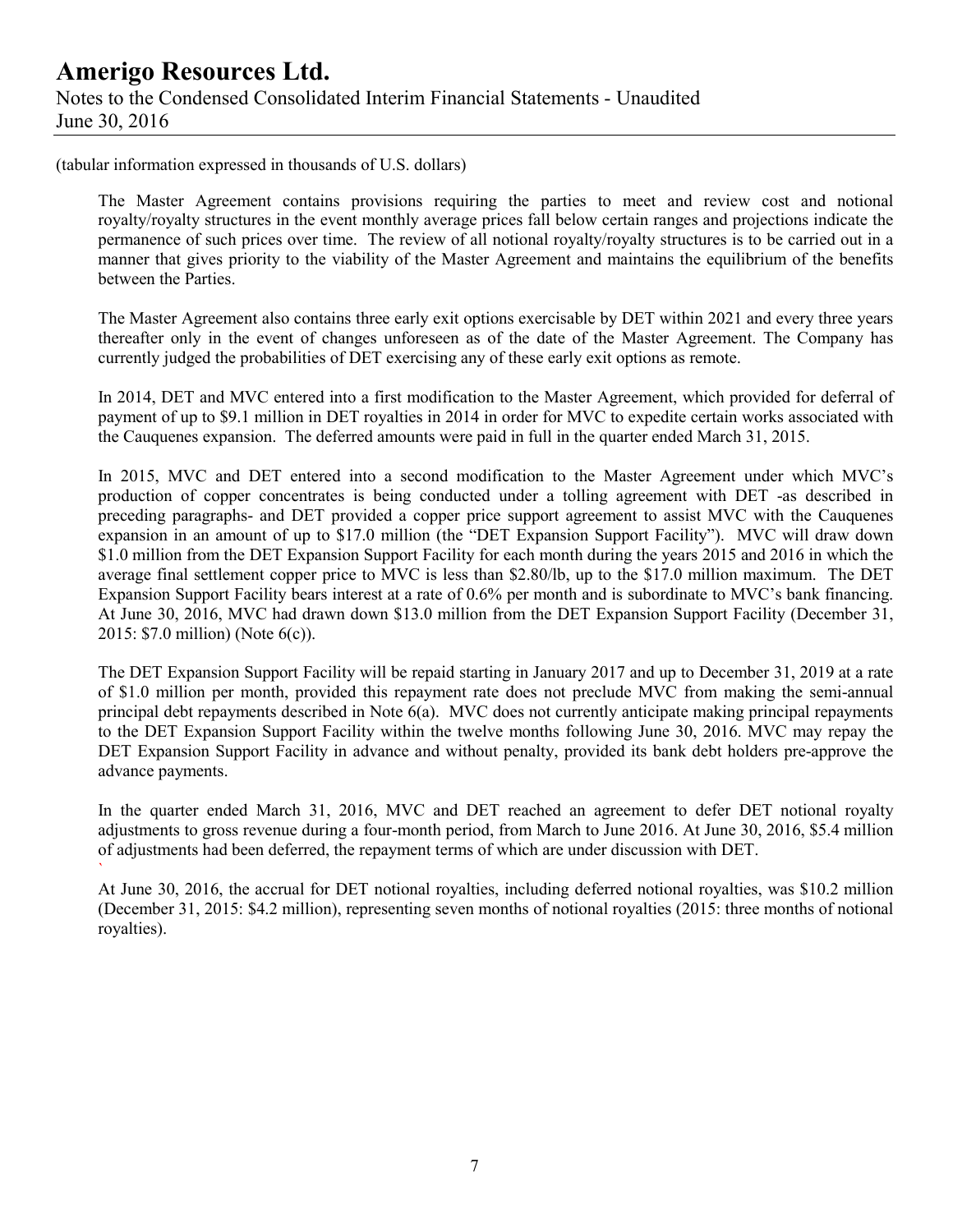Notes to the Condensed Consolidated Interim Financial Statements - Unaudited June 30, 2016

(tabular information expressed in thousands of U.S. dollars)

#### **3) CRITICAL ACCOUNTING ESTIMATES AND JUDGEMENTS**

The preparation of interim financial statements requires management to make judgements, estimates and assumptions that affect the application of accounting policies and the reported amounts of assets and liabilities, income and expenses. Actual results may differ from these estimates.

The significant judgements made by management in applying the Company's accounting policies and the key sources of estimation uncertainty were the same as those that applied to the consolidated financial statements as at and for the year ended December 31, 2015, except as addressed below.

a) Impairment of Property, Plant and Equipment

In accordance with the Company's accounting policy, each asset or cash generating unit is evaluated at each reporting date to determine whether there are any indications of impairment. If any such indication exists, a formal estimate of recoverable amount is performed and an impairment loss is recognized to the extent that the carrying amount exceeds the recoverable amount. The recoverable amount of an asset or cash generating group of assets is measured at the higher of fair value less costs to sell and value in use.

The determination of fair value less cost to sell and value in use requires management to make estimates and assumptions about expected tolling, production and sales volumes, metals prices, mine plan estimates, operating costs, mine closure and restoration costs, future capital expenditures and appropriate discount rates for future cash flows. The estimates and assumptions are subject to risk and uncertainty, and as such there is the possibility that changes in circumstances may alter these projections and impact the recoverable amount of the assets. In such circumstances, some or all of the carrying value of the assets may be further impaired or prior impairments to carrying value may be reduced, with the impact recorded in the statement of income.

As at June 30, 2016, management of the Company determined that low market price of copper and the continued depressed market price for the Company's shares, resulting in market capitalization for the Company below its net asset value, constituted an impairment indicator, and completed an impairment assessment for MVC that included a determination of fair value less costs to sell.

Key assumptions incorporated in the impairment model included the following:

- Copper prices (\$/lb): 2016: \$2.17; 2017: \$2.26; 2018: \$2.51; 2019: \$2.66; 2020: \$2.80; 2021 to 2037: \$3.00.
- Power costs (excluding benefit from self-generation): From 2016 to 2027 costs are per contractual estimates (2016: \$0.09774/kWh, 2017: \$0.09773/kWh, 2018 to 2037: \$0.11317/kWh).
- Operating costs based on historical costs incurred and estimated forecasts
- Tolling/production volume and recoveries as indicated in MVC's mining plan from 2016 to 2037, including processing of fresh tailings and historic tailings from the Colihues and Cauquenes deposits
- Discount rate: 7% after tax

Based on the assumptions described above, management's impairment evaluation did not result in the identification of an impairment loss as of June 30, 2016. Although management believes the estimates applied in this impairment assessment are reasonable, such estimates are subject to significant uncertainties and judgements. The Group's impairment model is very sensitive to changes in estimated metal prices and operating costs, particularly estimated power costs beyond MVC's current power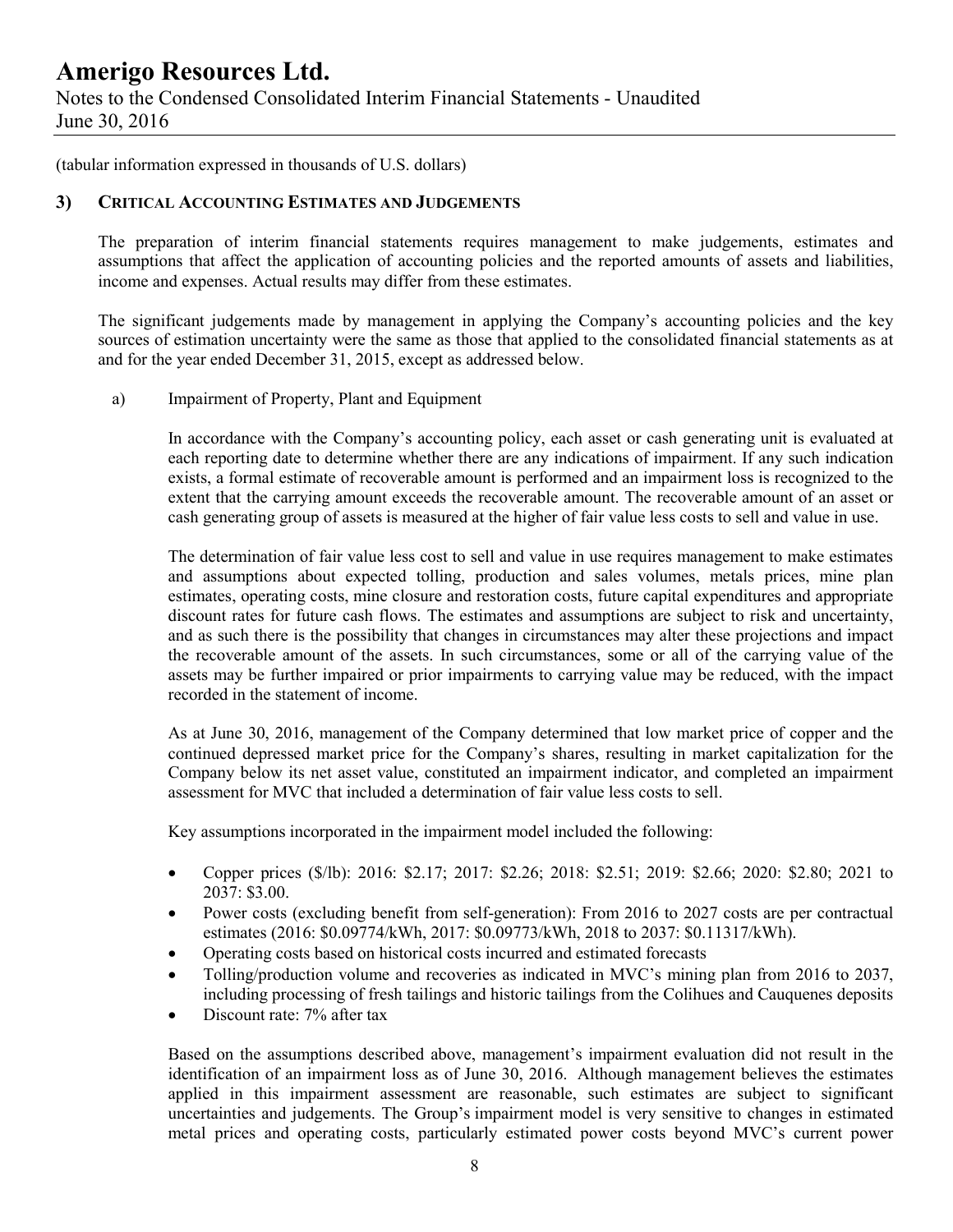(tabular information expressed in thousands of U.S. dollars)

contracts and operating results from the Cauquenes deposit that may differ from current projections. Changes in these variables might trigger an impairment that could be material.

An impairment charge of \$1.4 million was recognised in 2015 following a technical review of the Colihues equipment that was not expected to be used in future operations, as the recoverable amount of the equipment was less than its carrying amount.

b) Start date of Cauquenes operations

MVC commenced processing tailings from the Cauquenes deposit during September 2015 from one of the two sumps built as part of the Cauquenes phase one expansion. Construction, commissioning and testing continued to December 2015. When a project nears the end of construction, management has to exercise judgment to determine the date in which the asset was in the location and condition necessary to operate as intended by management. The identification of this date is important since it establishes the point in time at which costs cease to be capitalized unless they provide an enhancement to the economic benefits of the asset, borrowing costs cease to be capitalized, processing costs begin to stabilize, the capitalization of pre-start-up revenue ceases and depreciation of the asset commences. Management determined the appropriate start date of the Cauquenes operations to be January 1, 2016.

#### **4) INVENTORIES**

|                                | <b>June 30,</b><br>2016<br>\$ | December 31,<br>2015<br>$\boldsymbol{\mathsf{S}}$ |
|--------------------------------|-------------------------------|---------------------------------------------------|
| Plant supplies and consumables | 4,508                         | 4,745                                             |
| Work in progress               | 2,433                         | 2,757                                             |
|                                | 6,941                         | 7,502                                             |

At June 30, 2016, work in progress inventories were valued at cost. During the six months ended June 30, 2016 ("YTD-2016"), the Group recorded a charge of \$0.5 million in tolling costs as a result of net realizable value ("NRV") adjustments in the months in which NRV was lower than cost.

At December 31, 2015, work in progress inventories were valued at NRV and during the year ended December 31, 2015, the Group recorded a charge of \$1.0 million in tolling and production costs as a result of NRV adjustments in the months in which NRV was lower than cost, and a charge of \$0.2 million to tolling and production costs from writing-down the molybdenum in-circuit inventory determined not to be saleable, following MVC's decision to suspend production of molybdenum concentrates in response to low market prices. The Group also recorded a charge of \$0.1 million in tolling and production costs as a result of an impairment of specific plant and supplies consumables.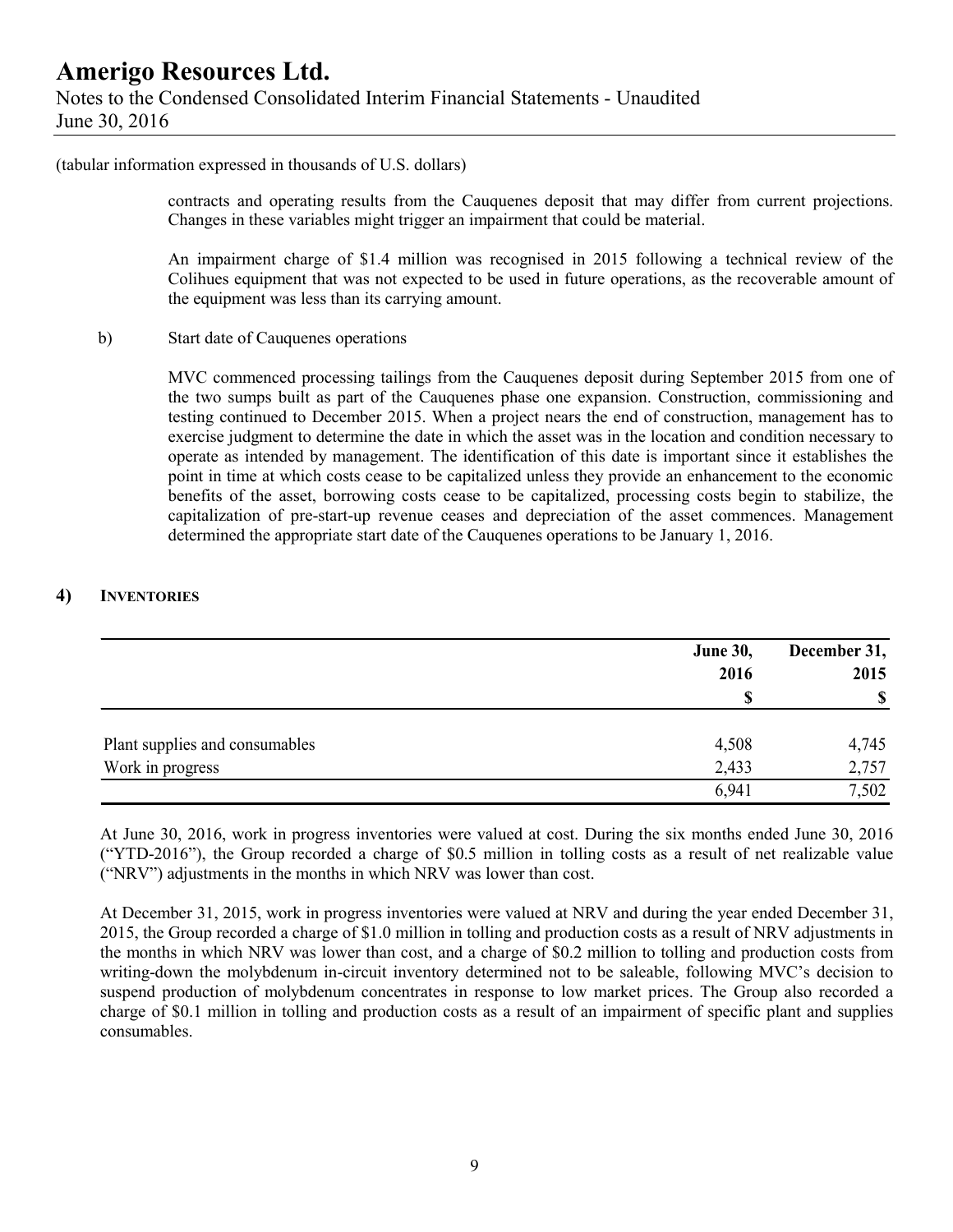Notes to the Condensed Consolidated Interim Financial Statements - Unaudited June 30, 2016

(tabular information expressed in thousands of U.S. dollars)

#### **5) PROPERTY, PLANT AND EQUIPMENT**

|                                | <b>Plant</b> and | <b>Equipment and</b> |                           |
|--------------------------------|------------------|----------------------|---------------------------|
|                                | infrastructure   | other assets         | <b>Total</b>              |
|                                | \$               | \$                   | $\boldsymbol{\mathsf{S}}$ |
| Year ended December 31, 2015   |                  |                      |                           |
| Opening net book amount        | 111,885          | 21,474               | 133,359                   |
| <b>Exchange differences</b>    |                  | (30)                 | (30)                      |
| Additions                      | 52,257           | 3,829                | 56,086                    |
| Disposals                      |                  | (23)                 | (23)                      |
| Impairment (Note $3(a)$ )      |                  | (1, 396)             | (1, 396)                  |
| Depreciation charge            | (4,706)          | (1,796)              | (6, 502)                  |
| <b>Closing net book amount</b> | 159,436          | 22,058               | 181,494                   |
|                                |                  |                      |                           |
| At December 31, 2015           |                  |                      |                           |
| Cost                           | 246,484          | 51,763               | 298,247                   |
| Accumulated depreciation       | (87, 048)        | (29,705)             | (116, 753)                |
| Net book amount                | 159,436          | 22,058               | 181,494                   |
| Six months ended June 30, 2016 |                  |                      |                           |
| Opening net book amount        | 159,436          | 22,058               | 181,494                   |
| <b>Exchange differences</b>    |                  | 9                    | 9                         |
| <b>Additions</b>               |                  | 2,581                | 2,581                     |
| Disposals                      |                  | (63)                 | (63)                      |
| Depreciation charge            | (3,570)          | (2,897)              | (6, 467)                  |
| <b>Closing net book amount</b> | 155,866          | 21,688               | 177,554                   |
|                                |                  |                      |                           |
| At June 30, 2016               |                  |                      |                           |
| Cost                           | 246,484          | 54,290               | 300,774                   |
| Accumulated depreciation       | (90, 618)        | (32, 602)            | (123, 220)                |
| Net book amount                | 155,866          | 21,688               | 177,554                   |

At December 31, 2015, PPE of \$84.7 million was categorized as construction in progress ("CIP") and not subject to depreciation. The CIP was put in use as of January 1, 2016.

Total interest and charges of \$2.8 million were capitalised in the year ended December 31, 2015 (YTD-2016: \$nil), and were included in PPE at December 31, 2015.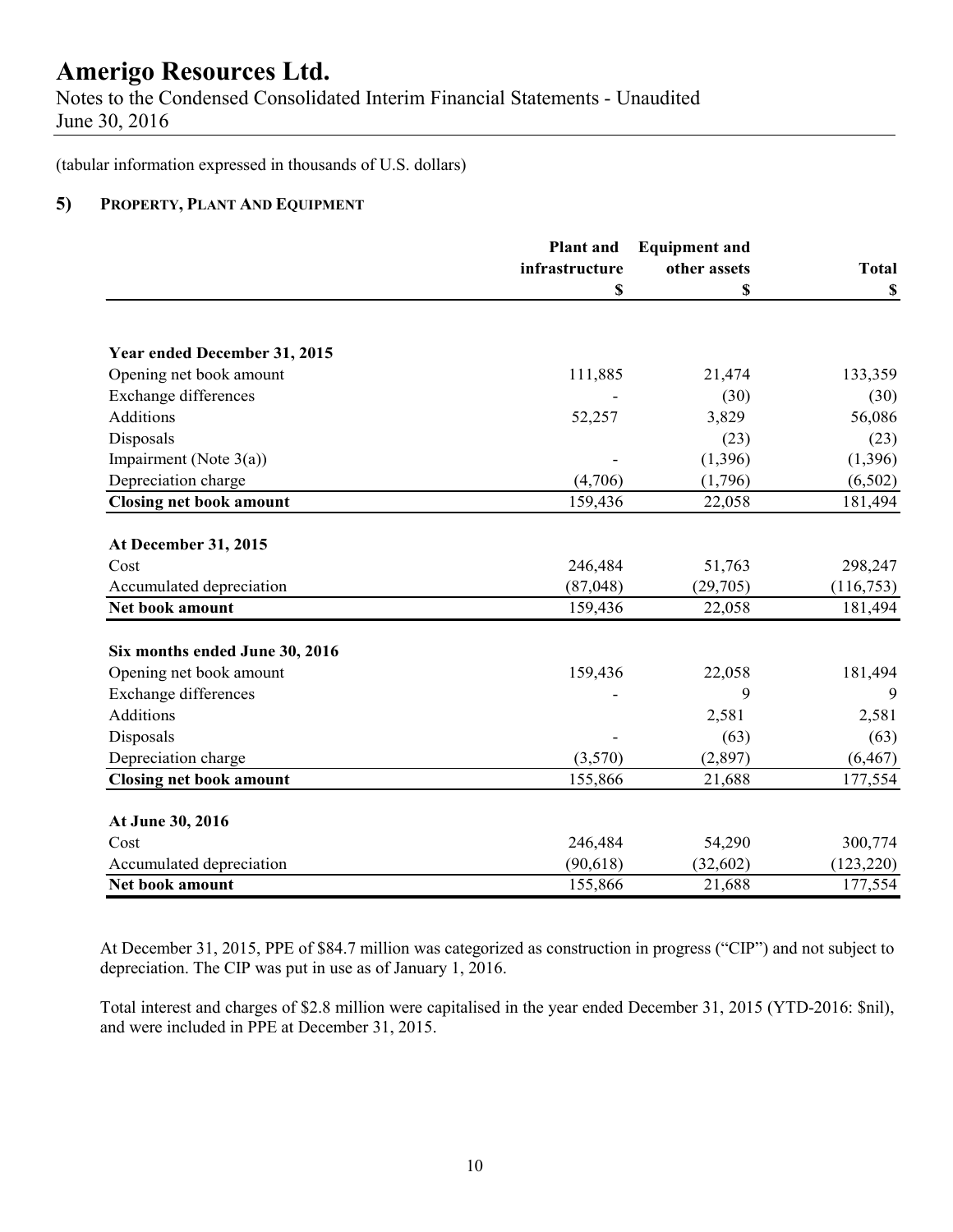Notes to the Condensed Consolidated Interim Financial Statements - Unaudited June 30, 2016

(tabular information expressed in thousands of U.S. dollars)

### **6) BORROWINGS**

|                                                       | <b>June 30,</b> | December 31, |
|-------------------------------------------------------|-----------------|--------------|
|                                                       | 2016            | 2015         |
|                                                       |                 |              |
| Cauquenes Expansion Loan (Note 7(a))                  | 56,845          | 57,471       |
| Cauquenes Expansion VAT Facility (Note 7(b))          |                 | 8,026        |
| DET Expansion Support Facility (Note 7(c))            | 13,518          | 7,148        |
|                                                       | 70,363          | 72,645       |
| Comprised of:                                         |                 |              |
| Short-term debt and current portion of long-term debt | 10,733          | 17,964       |
| Long-term debt                                        | 59,630          | 54,681       |
|                                                       | 70,363          | 72,645       |

a) On March 25, 2015, MVC closed a bank syndicate financing with Banco Bilbao Vizcaya Argentaria ("BBVA") and Export Development Canada ("EDC") for a loan facility (the "Cauquenes Expansion Loan") of \$64.4 million for the phase one of the expansion of MVC's operations for the processing of tailings from the Cauquenes deposit. Terms of the loan include interest fixed through an interest rate swap ("IRS") at a rate of 5.81% per annum (to be reduced to 5.56% per annum once MVC meets the completion criteria set in the Cauquenes Expansion Loan) for 75% of the facility. The remaining 25% of the facility is subject to a variable rate based on the US Libor 6 month rate, which at June 30, 2016 was 4.35% per annum (and would be 4.10% per annum after meeting the completion criteria).

MVC incurred due diligence, bank fees and legal costs of \$2.4 million, recognized as transaction costs that are being amortized over the term of the loan using the effective interest rate method.

Interest is paid semi-annually starting on June 30, 2015. The Cauquenes Expansion Loan has a maximum repayment term of 6 years consisting of 12 equal semi-annual principal payments of \$5.4 million, commencing on June 30, 2016. The repayment term may be shortened without penalty in accordance with the provisions of the Cauquenes Expansion Loan.

The balance of the loan (net of transaction costs) at June 30, 2016 was \$56.8 million (December 31, 2015: \$57.5 million).

MVC has provided security for the Cauquenes Expansion Loan in the form of a charge on all of MVC's assets, and MVC is subject to bank covenants (current ratio, tangible net worth and debt service coverage ratio) measured semi-annually starting on December 31, 2015.

At June 30, 2016, MVC was in compliance with the tangible net worth ratio (\$95.0 million), and received waivers from BBVA and EDC in respect of non-compliance with the current ratio (requirement of 1.0) and debt service coverage ratio (requirement of 1.2).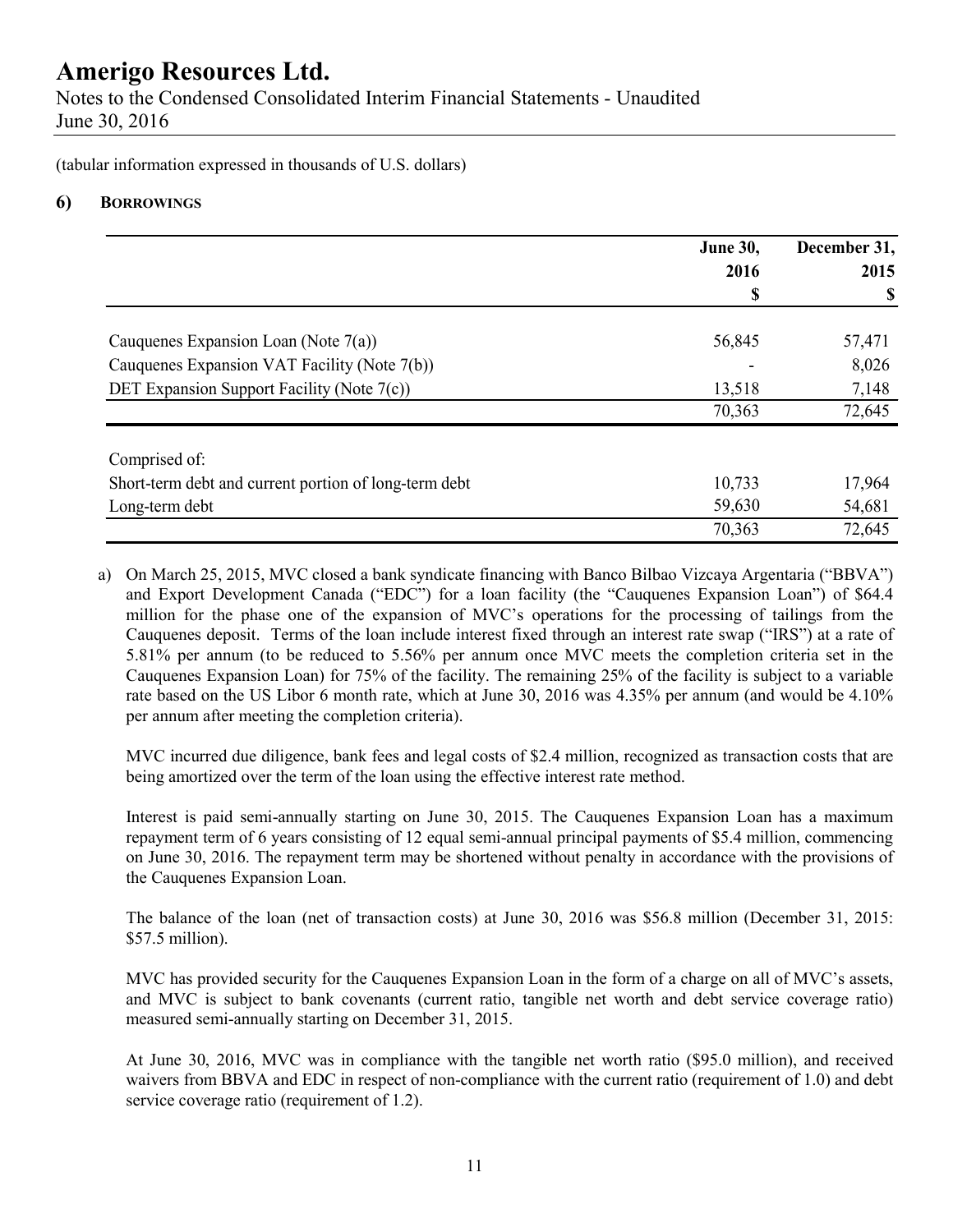(tabular information expressed in thousands of U.S. dollars)

MVC had a requirement to fund a debt service reserve account ("DSRA") for an estimated amount of \$7.0 million from the proceeds of the final disbursement from the Cauquenes Expansion Loan. BBVA and EDC waived the final disbursement funding requirement and deferred funding of the DSRA to the second half of 2016. The funds in the DSRA must be used to: /i/ pay the principal and interest of the Cauquenes Expansion Loan and the amounts owing under the IRS if MVC has insufficient funds to make these payments and /ii/ fund MVC's operating expenses. In the event that it becomes necessary to fund MVC's operations with funds from the DSRA, MVC must replenish into the DSRA at each month the funds necessary to maintain a balance equal to one hundred percent of the sum of the principal and interest pursuant to the Cauquenes Expansion Loan and the IRS that are payable in respect of the following six months.

Concurrently with the Cauquenes Expansion Loan, MVC entered into an IRS with BBVA to fix 75% of the interest payable on that facility. On June 30, 2016, the fair value of the IRS was determined to be \$0.7 million, with a short-term portion of \$0.1 million and a long-term portion of \$0.6 million. The interest rate swap has a term to December 27, 2018.

- b) Also on March 25, 2015, MVC entered into a Chilean Peso 5,700.0 million facility with BBVA to finance the value added tax incurred by MVC in connection with the Cauquenes phase one expansion (the "VAT Facility"). The VAT Facility was repaid in full on June 30, 2016 and was subject to interest at a variable rate of the Chilean Association of Banks and Financial Institutions Tasa Bancaria plus 1.75%, which at June 30, 2016 was 6.01% per annum.
- c) The Group secured \$30.0 million in additional credit facilities, including a \$17.0 million DET Expansion Support Facility (Note 2), and a \$13.0 million standby line of credit from three Amerigo shareholders. The shareholders line of credit had an original availability date to March 25, 2016 and was extended to March 25, 2017. Amounts drawn from the shareholders line of credit, if any, will be repaid in the amounts and at such times as permitted under the terms and conditions of the Cauquenes Expansion Loan. All obligations arising from the line of credit are to be paid in full on or before the date that is the earlier of December 31, 2019 and the one year anniversary of the date in which MVC has paid in full all amounts due and owing under the Cauquenes Expansion Loan. No security was provided in connection with these facilities. At June 30, 2016, \$13.0 million had been drawn from the DET Expansion Support Facility (December 31, 2015: \$7.0 million) and no funds had been drawn from the shareholders line of credit. The Group incurred an annual commitment fee of \$0.1 million in respect of the standby line of credit in each of YTD-2016 and YTD-2015.

#### **7) RELATED PARTY TRANSACTIONS**

a) Royalty Derivative to Related Parties

Amerigo holds its interest in MVC through Amerigo International Holdings Corp. ("Amerigo International").

Amerigo International is wholly-owned by the Company except for certain outstanding Class A shares which are owned indirectly by the Company's Chairman, an associate of the Chairman and a former director of the Company. The Class A shares were issued as part of a tax-efficient structure for the payment of the royalty (the "Royalty") granted in exchange for the transfer to the Company of an option to purchase MVC.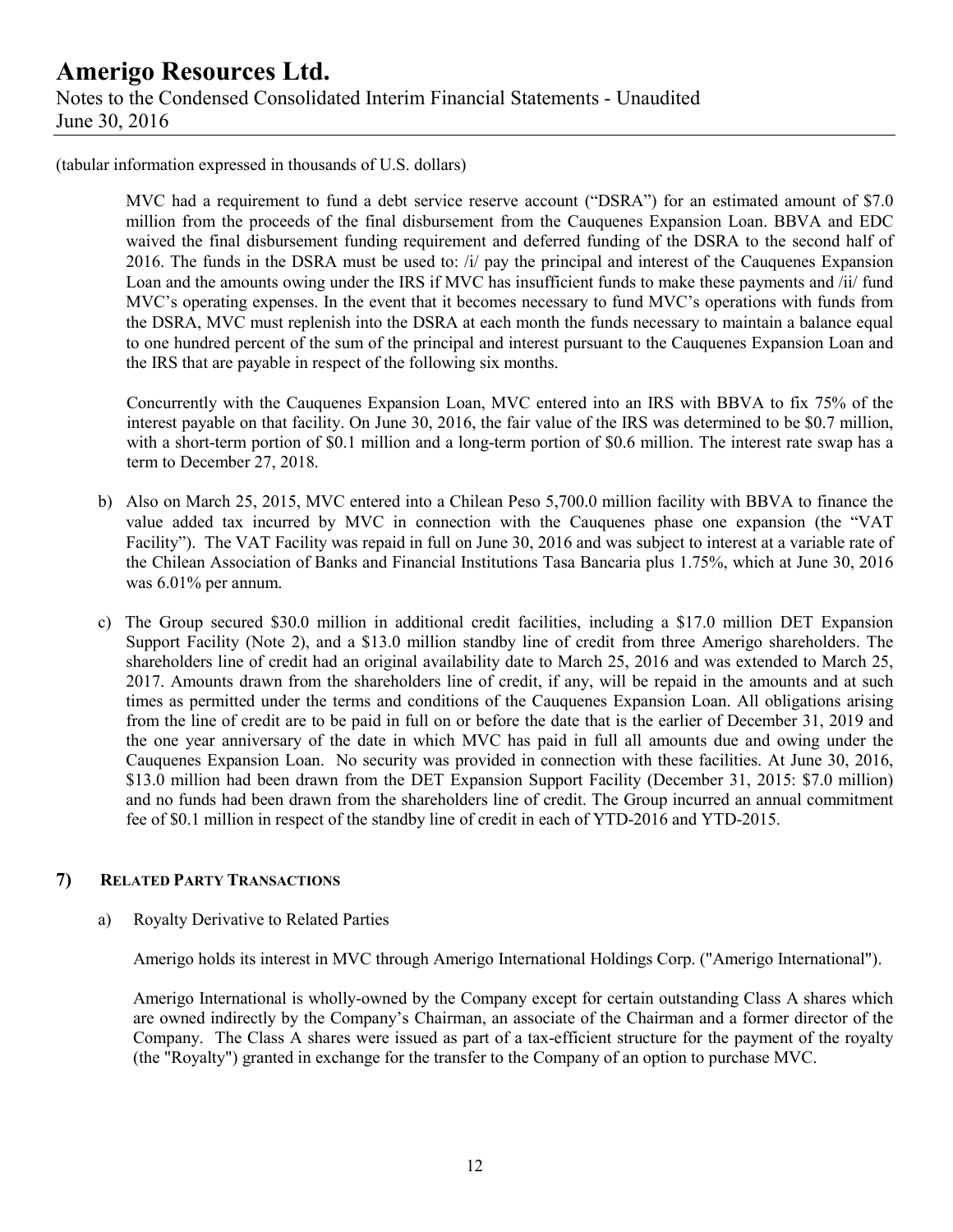### **Amerigo Resources Ltd.** Notes to the Condensed Consolidated Interim Financial Statements - Unaudited June 30, 2016

(tabular information expressed in thousands of U.S. dollars)

In accordance with the articles of Amerigo International, the holders of the Class A shares are not entitled to any dividend or to other participation in the profits of Amerigo International, except for a total royalty dividend, if declared by the directors of Amerigo International, in an amount equal to the amount of the Royalty.

The Royalty is calculated as follows:

- \$0.01 for each pound of copper equivalent produced from El Teniente tailings by MVC or any successor entity to MVC if the price of copper is under \$0.80/lb, or
- $\degree$  \$0.015 for each pound of copper equivalent produced from El Teniente tailings by MVC or any successor entity to MVC if the price of copper is \$0.80/lb or more.

In the quarter ended March 31, 2016, the Group and the Class A shareholders entered into an agreement to defer payment of the Royalty derived from Cauquenes production (the "Cauquenes Royalty) with effect from January 15, 2016 to February 27, 2017 (the "Deferral Termination Date"). The Cauquenes Royalty that is deferred and which remains unpaid at the Deferral Termination Date will be increased by the amount of \$0.005 per pound. At June 30, 2016, \$0.1 million of Cauquenes Royalty was deferred pursuant to this agreement.

The Royalty is a derivative financial instrument. This liability is measured at fair value, with changes in fair value recorded in profit for the period. The fair value of the liability at June 30, 2016 was \$9.2 million (December 31, 2015: \$8.9 million), with a current portion of \$1.2 million (December 31, 2015: \$0.9 million) and a long-term portion of \$8.0 million (December 31, 2015: \$8.0 million).

The Royalty is paid as a royalty dividend on the Class A shares of Amerigo International. During YTD-2016, royalties totalling \$0.5 million were paid or accrued to the Class A shareholders (six months ended June 30, 2015 ("YTD-2015"): \$0.3 million). At June 30, 2016, \$0.4 million of this amount remained payable (December 31, 2015: \$0.1 million).

The royalty derivative to related parties includes the royalty dividends described above and changes in fair value of the derivative. The fair value of the derivative has not increased in YTD-2016 (YTD-2015: decreased by \$0.3 million), for a total royalty derivative expense of \$0.5 million (YTD-2015: recovery of \$0.1 million).

b) Purchases of Goods and Services

The Company's related parties consist of companies owned by executive officers and directors, as follows:

#### Nature of Transactions

Zeitler Holdings Corp. Management Delphis Financial Strategies Inc. Management Michael J. Kuta Law Corporation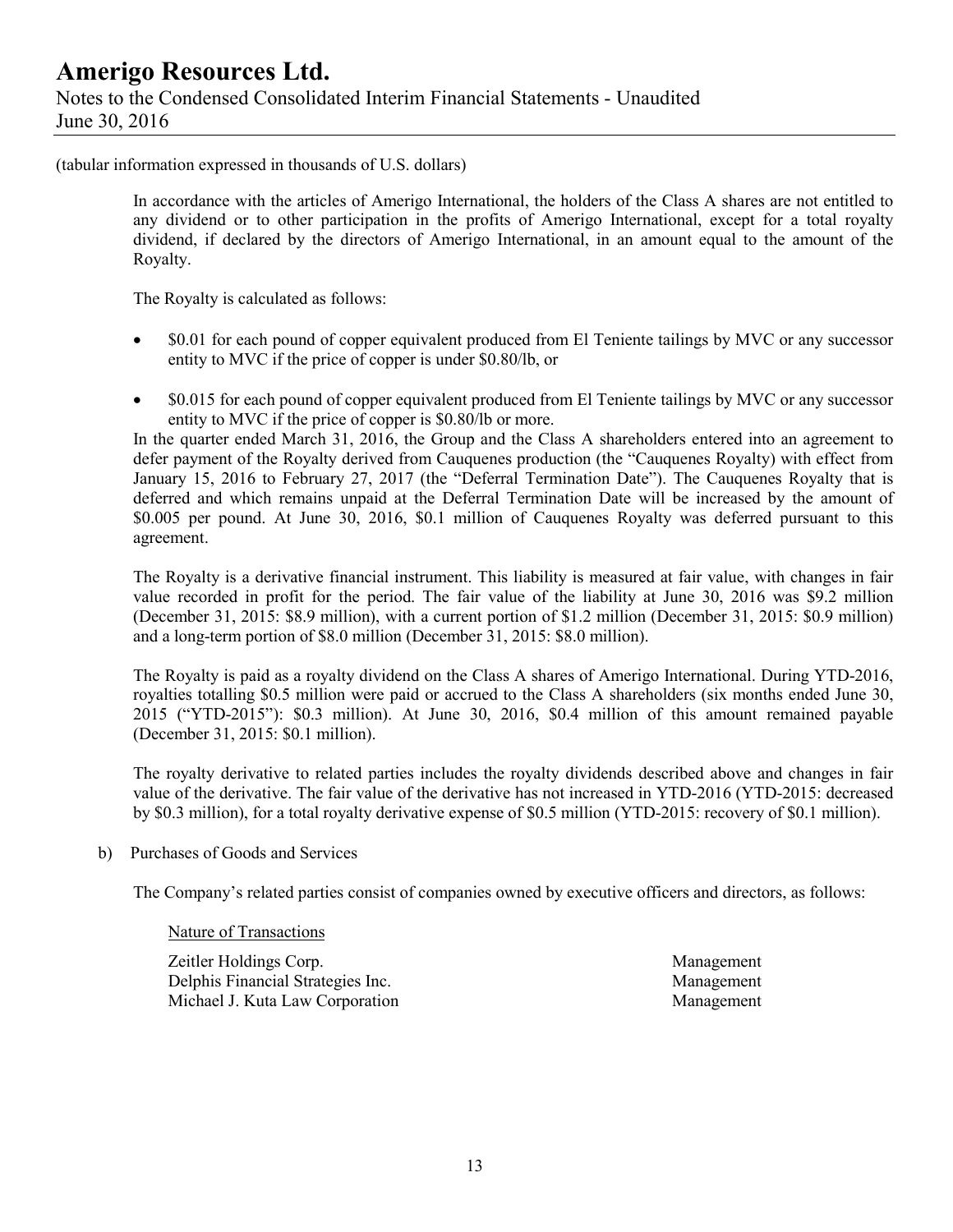#### (tabular information expressed in thousands of U.S. dollars)

The Group incurred the following fees in connection with companies owned by executive officers and directors and in respect of salaries paid to an officer. Transactions have been measured at the exchange amount which is determined on a cost recovery basis.

|                              | <b>YTD-2016</b> | <b>YTD-2015</b> |
|------------------------------|-----------------|-----------------|
|                              |                 | Л.              |
| Salaries and management fees | 491             | 476             |

### c) Key Management Compensation

The remuneration of directors and other members of key management during the six months ended June 30, 2016 and 2015 was as follows:

|                                | <b>YTD-2016</b> | <b>YTD-2015</b> |
|--------------------------------|-----------------|-----------------|
|                                | S               | œ               |
| Management and directors' fees | 598             | 661             |
| Share-based payments           | l 18            | 142             |
|                                | 716             | 803             |

Share-based payments are the fair value of options vested to directors and key management personnel.

d) The Group has a \$13.0 million standby line of credit from three Amerigo shareholders (Note 6(c)).

#### **8) EQUITY**

a) Share Capital

Authorised share capital consists of an unlimited number of common shares without par value.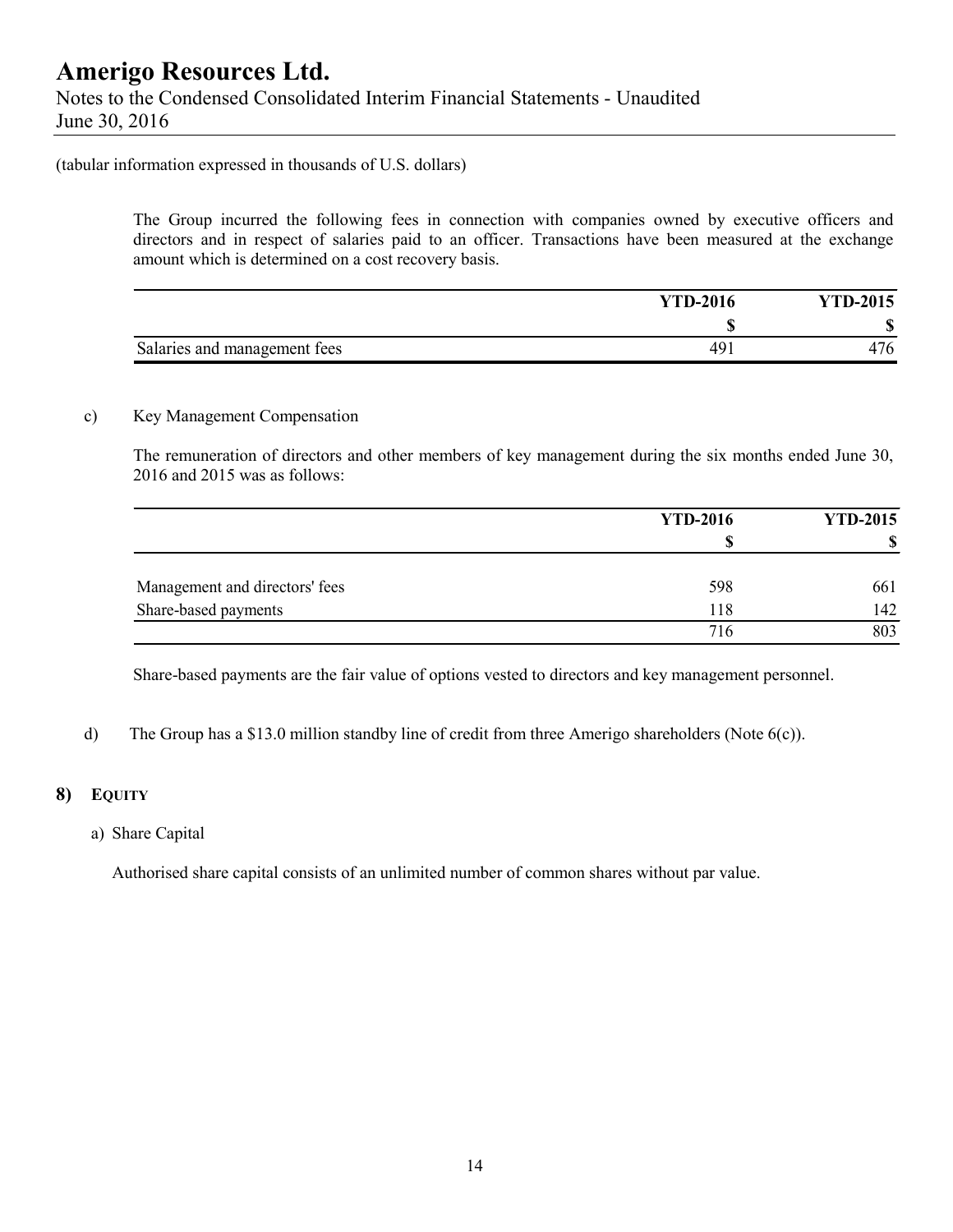Notes to the Condensed Consolidated Interim Financial Statements - Unaudited June 30, 2016

(tabular information expressed in thousands of U.S. dollars)

b) Share Options

A total of 3,350,000 options were granted in YTD- 2016 (year ended December 31, 2015: 1,850,000 options), with a weighted average fair value estimated at Cdn\$0.06 (2015: Cdn\$0.14) per option at the grant date based on the Black-Scholes option-pricing model using the following assumptions:

|                                 | 2016     | 2015     |
|---------------------------------|----------|----------|
|                                 | \$       |          |
| Weighted average share price    | 0.14     | 0.37     |
| Weighted average exercise price | 0.14     | 0.37     |
| Dividend yield                  | 0%       | $0\%$    |
| Risk free interest rate         | $0.60\%$ | $0.65\%$ |
| Pre-vest forfeiture rate        | 0%       | $0\%$    |
| Expected life (years)           | 4.27     | 4.12     |
| Expected volatility             | 54.96%   | 46.87%   |

Outstanding share options:

|                        | June 30, 2016 |              | December 31, 2015 |              |
|------------------------|---------------|--------------|-------------------|--------------|
|                        |               | Weighted     |                   | Weighted     |
|                        |               | average      |                   | average      |
|                        |               | exercise     |                   | exercise     |
|                        | <b>Share</b>  | price        | <b>Share</b>      | price        |
|                        | options       | <b>Cdn\$</b> | options           | <b>Cdn\$</b> |
|                        |               |              |                   |              |
| At start of the period | 12,450,000    | 0.73         | 13,765,000        | 0.78         |
| Expired                | (3,200,000)   | 1.28         | (3,165,000)       | 0.70         |
| Granted                | 3,350,000     | 0.14         | 1,850,000         | 0.37         |
| At end of the period   | 12,600,000    | 0.44         | 12,450,000        | 0.73         |
| Vested and exercisable | 10,925,000    | 0.48         | 12,450,000        | 0.73         |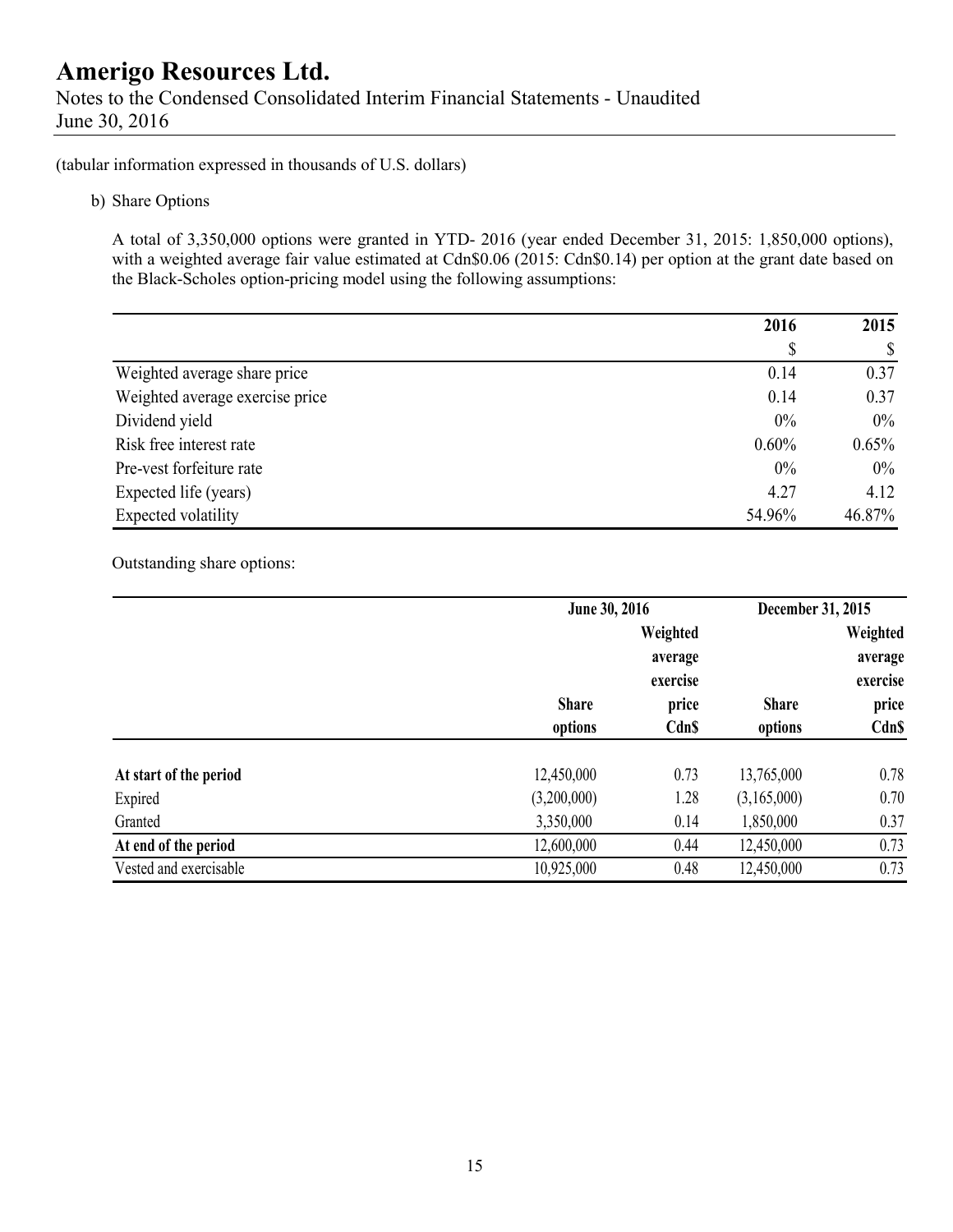Notes to the Condensed Consolidated Interim Financial Statements - Unaudited June 30, 2016

(tabular information expressed in thousands of U.S. dollars)

Information relating to share options outstanding at June 30, 2016 is as follows:

| Weighted<br>Average<br>remaining<br>life<br>of<br>outstanding<br>options<br>(years) | Weighted<br>average<br>exercise price<br>on vested<br>options<br>Cdn\$ | Weighted<br>average<br>exercise price<br>on<br>outstanding<br>options<br><b>Cdn\$</b> | options Price range<br>Cdn\$ | <b>Vested share</b> | Outstanding<br>share options |
|-------------------------------------------------------------------------------------|------------------------------------------------------------------------|---------------------------------------------------------------------------------------|------------------------------|---------------------|------------------------------|
| 4.67                                                                                | 0.14                                                                   | 0.14                                                                                  | $0.14 - 0.26$                | 1,675,000           | 3,350,000                    |
| 3.75                                                                                | 0.37                                                                   | 0.37                                                                                  | $0.27 - 0.40$                | 1,850,000           | 1,850,000                    |
| 2.86                                                                                | 0.44                                                                   | 0.44                                                                                  | $0.41 - 0.48$                | 3,500,000           | 3,500,000                    |
| 0.73                                                                                | 0.73                                                                   | 0.73                                                                                  | $0.49 - 0.77$                | 3,900,000           | 3,900,000                    |
| 2.81                                                                                | 0.48                                                                   | 0.44                                                                                  |                              | 10,925,000          | 12,600,000                   |

Further information about share options is as follows:

|                               | <b>YTD-2016</b> | <b>YTD-2015</b> |
|-------------------------------|-----------------|-----------------|
|                               |                 | ۱D              |
| Total compensation recognized | 10<br>110       | 146             |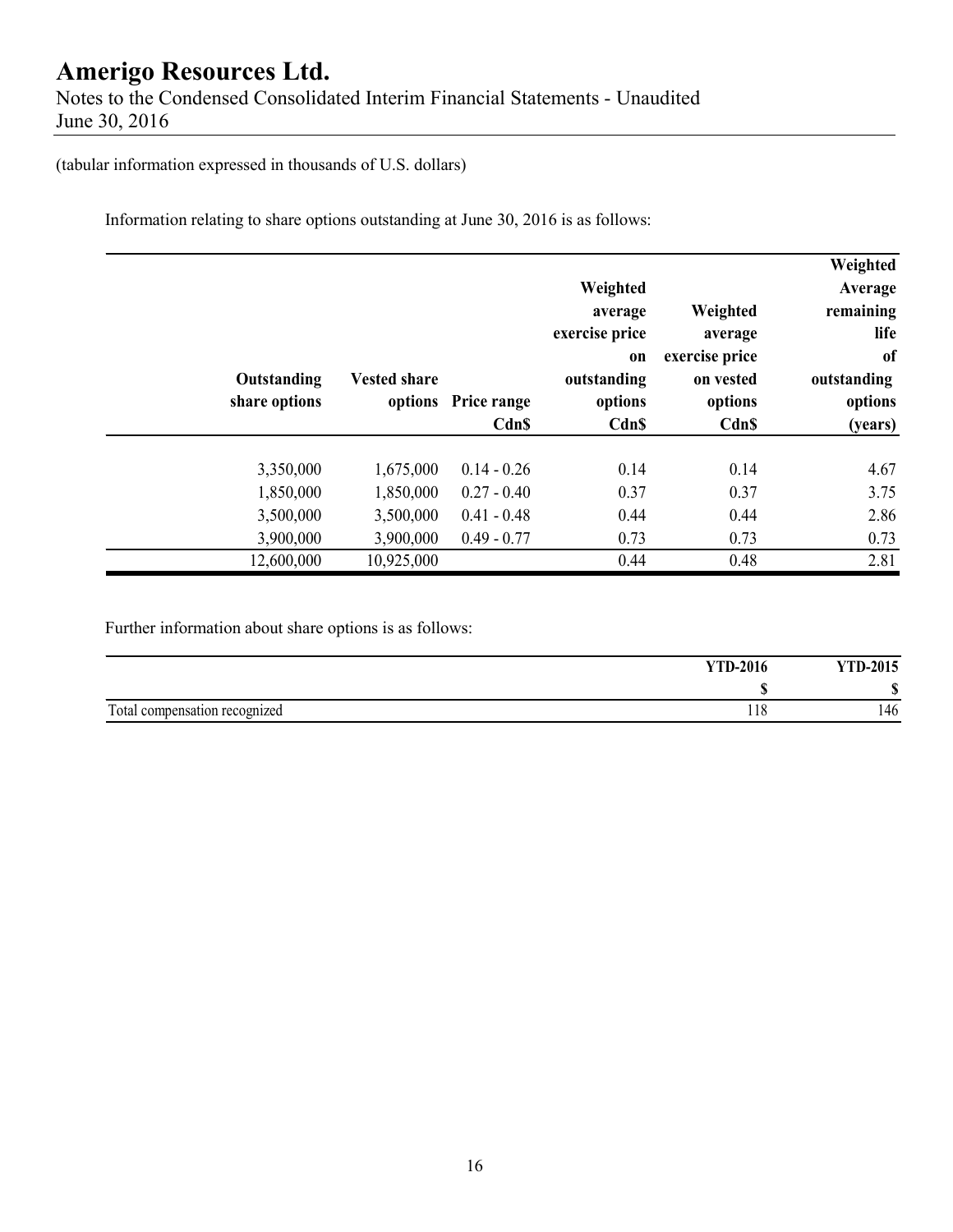Notes to the Condensed Consolidated Interim Financial Statements - Unaudited June 30, 2016

(tabular information expressed in thousands of U.S. dollars)

#### **9) SEGMENT INFORMATION**

Operating segments are based on the reports reviewed by the board of directors that are used to make strategic decisions. The Group has one operating segment, the production of copper concentrates under a tolling agreement with DET (Note 2).

The geographic distribution of non-current assets is as follows:

|        | Property, plant and equipment |              | <b>Other</b>    |                          |  |
|--------|-------------------------------|--------------|-----------------|--------------------------|--|
|        | <b>June 30,</b>               | December 31, | <b>June 30,</b> | December 31,             |  |
|        | 2016                          | 2015         | 2016            | 2015                     |  |
| Chile  | 177,415                       | 181,353      | 5,809           | 5,920                    |  |
| Canada | 139                           | 141          | ٠               | $\overline{\phantom{0}}$ |  |
|        | 177,554                       | 181,494      | 5,809           | 5,920                    |  |

All of the Group's revenue originates in Chile. In YTD-2016, the Group's sales to one customer represented 100% of reported revenue (2015: 99%).

#### **10) EXPENSES BY NATURE**

a) General and administration expenses consist of the following:

|                                            | Q2-2016 | Q2-2015 | <b>YTD-2016</b> | <b>YTD-2015</b> |
|--------------------------------------------|---------|---------|-----------------|-----------------|
|                                            | S       |         |                 |                 |
| Office and general expenses                | (113)   | (134)   | (394)           | (442)           |
| Salaries, management and professional fees | (399)   | (462)   | (912)           | (1,029)         |
| Share-based payment compensation           | (58)    | (93)    | (118)           | (146)           |
|                                            | (570)   | (689)   | (1, 424)        | (1,617)         |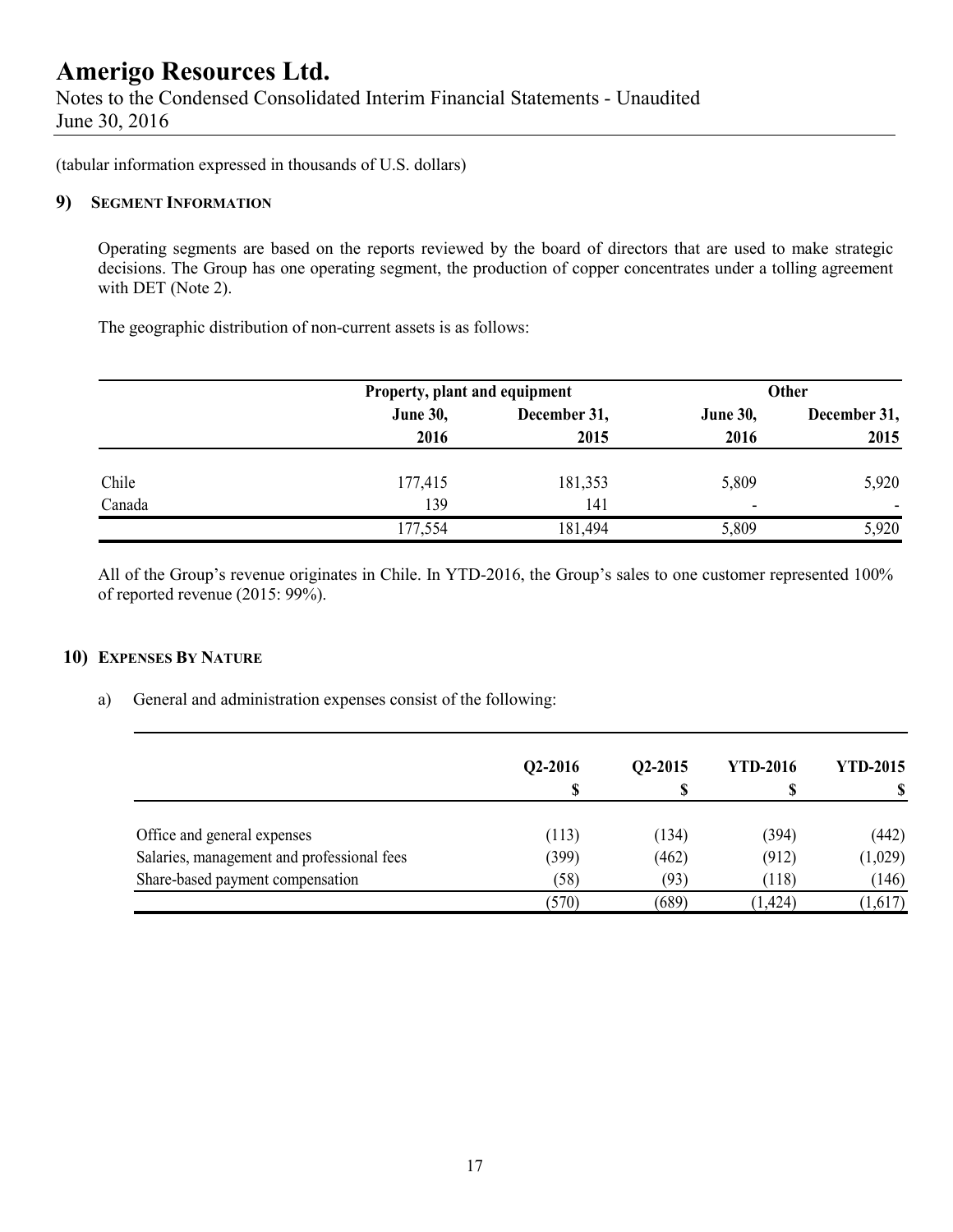Notes to the Condensed Consolidated Interim Financial Statements - Unaudited June 30, 2016

(tabular information expressed in thousands of U.S. dollars)

b) Other gains (expenses) consist of the following:

|                                 | $Q2-2016$<br>S           | Q2-2015 | <b>YTD-2016</b> | <b>YTD-2015</b> |
|---------------------------------|--------------------------|---------|-----------------|-----------------|
| Foreign exchange gain (expense) | 378                      | (436)   | 949             | (925)           |
| Impairment charge               | $\overline{\phantom{0}}$ | (44)    |                 | (86)            |
| Other gains                     | 97                       | 38      | 127             | 104             |
|                                 | 475                      | (442)   | 1,076           | (907)           |

### c) Royalty derivative to related parties expense (recovery) consists of the following:

|                                              | Q2-2016<br>S | $Q2 - 2015$ | <b>YTD-2016</b> | <b>YTD-2015</b> |
|----------------------------------------------|--------------|-------------|-----------------|-----------------|
| Royalties to related parties                 | (252)        | (134)       | (477)           | (262)           |
| Fair value adjustments to royalty derivative | 691          | 1,431       |                 | 335             |
|                                              | 439          | .297        | (478)           | 73              |

### d) Finance expense consists of the following:

|                                          | $Q2-2016$<br>J | $Q2 - 2015$<br>D | <b>YTD-2016</b><br>Φ | <b>YTD-2015</b> |
|------------------------------------------|----------------|------------------|----------------------|-----------------|
| Finance, commitment and interest charges | (1,615)        | (198)            | (2,899)              | (628)           |
| Interest rate swap                       | 226            |                  | 22                   | 77)             |
|                                          | 1,389)         | $^{(275)}$       | (2,877               | (705)           |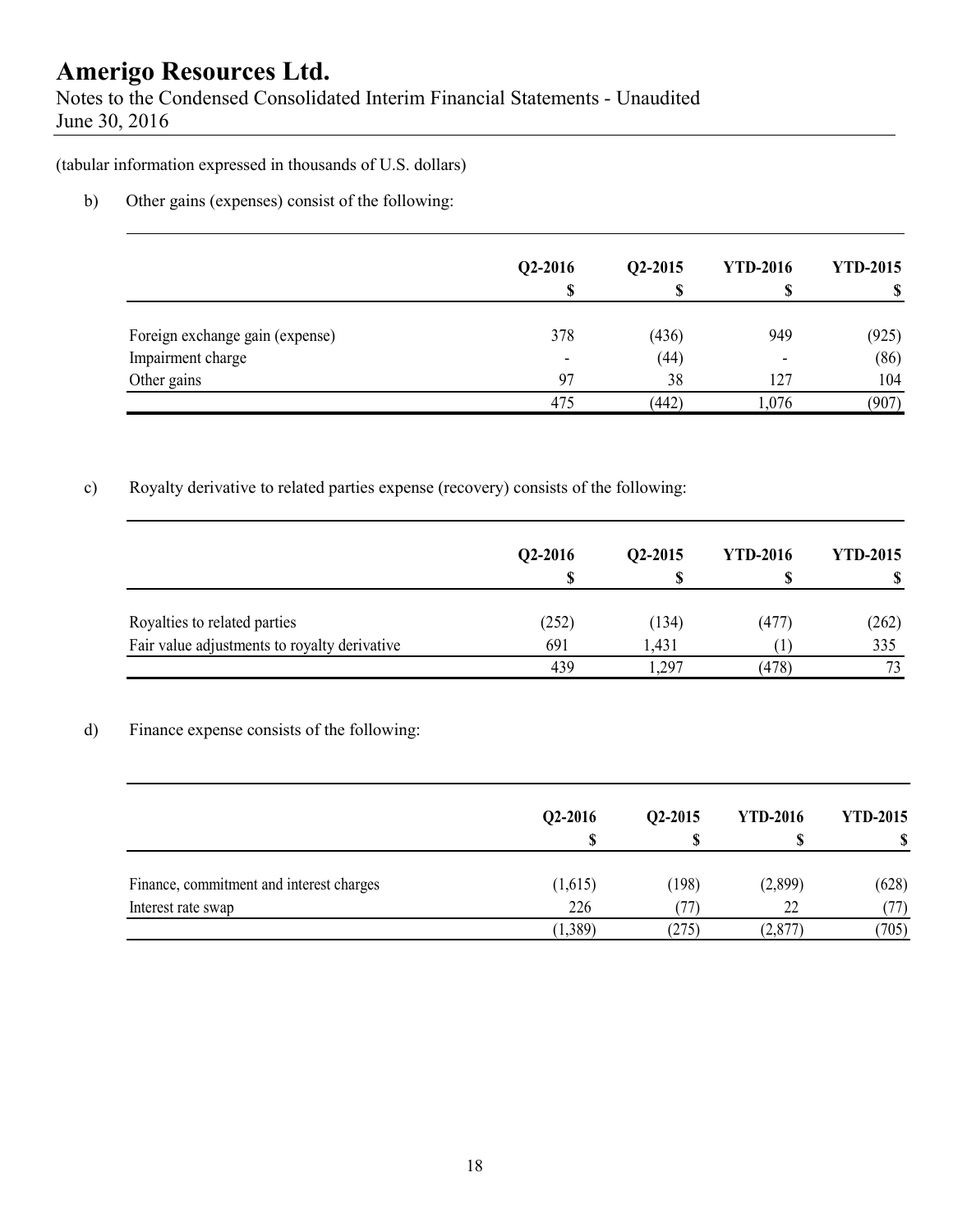Notes to the Condensed Consolidated Interim Financial Statements - Unaudited June 30, 2016

(tabular information expressed in thousands of U.S. dollars)

### **11) SUPPLEMENTARY CASH FLOW INFORMATION**

|                                                                      | <b>YTD-2016</b> | <b>YTD-2015</b> |
|----------------------------------------------------------------------|-----------------|-----------------|
|                                                                      |                 |                 |
| (a) Interest and taxes paid                                          |                 |                 |
| Interest paid                                                        | 1,974           | 476             |
| Income taxes paid                                                    | 522             | 824             |
| (b) Other                                                            |                 |                 |
| Decrease in accounts payable related to the acquisition of PPE       | (3,335)         | (224)           |
| Cash paid during the period for royalty dividends to related parties | 163             | 276             |

#### **12) FAIR VALUE MEASUREMENT**

Certain of the Group's financial assets and liabilities are measured at fair value on a recurring basis and classified in their entirety based on the lowest level of input that is significant to the fair value measurement. The fair value hierarchy has three levels that prioritize the inputs to valuation techniques used to measure fair value, with Level 1 inputs having the highest priority. The levels and valuation techniques used to value the Group's financial assets and liabilities are the following:

- Level 1 Unadjusted quoted prices in active markets for identical assets and liabilities that the Company can access at the measurement date. The Group values its investments using quoted market prices in active markets.
- $\bullet$  Level 2 Inputs other than quoted prices included within Level 1 that are observable for the asset or liability directly or indirectly. The Group's copper and molybdenum trade receivables are embedded derivatives in circumstances when the value of these receivables changes as underlying commodity market prices vary. The fair values of these receivables are adjusted each reporting period by reference to forward market prices and changes in fair value are recorded as a component of revenue.
- Level 3 Significant unobservable inputs that are not based on observable market data. The Company includes the royalty derivative to related parties in Level 3 of the fair value hierarchy because it is not tradable or associated with observable price transparency. Management reviews the fair value of this derivative on a quarterly basis based on management's best estimates, which are unobservable inputs. Fair value is calculated by applying the discounted cash flow approach on a valuation model that considers the present value of the net cash flows expected to be paid as royalties to related parties (Note 7(a)). The Company has also included the interest rate swap in Level 3 of the fair value hierarchy due to the lack of observable market quotes on this instrument. The fair value of the interest rate swap was determined with the assistance of third parties who performed a discounted cash flow valuation based on a forward interest rate curve.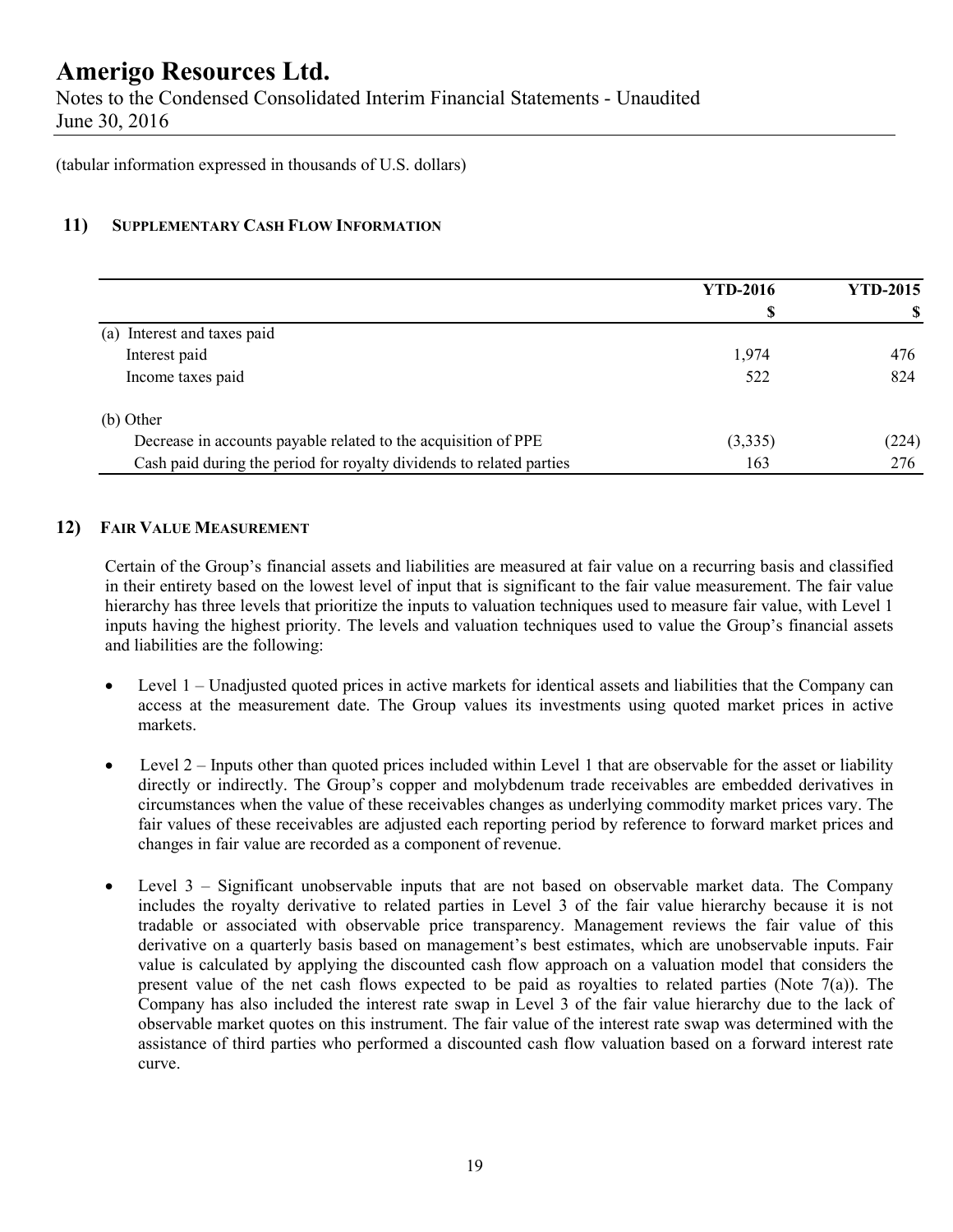Notes to the Condensed Consolidated Interim Financial Statements - Unaudited June 30, 2016

(tabular information expressed in thousands of U.S. dollars)

|                                       | Level 1 | Level 2 | Level 3 | <b>Total</b> |
|---------------------------------------|---------|---------|---------|--------------|
|                                       | \$      | \$      | \$      | \$           |
| June 30, 2016                         |         |         |         |              |
| Investments                           | 1,645   |         |         | 1,645        |
| Trade and other receivables           |         | 2,775   |         | 2,775        |
| Interest rate swap                    |         |         | (690)   | (690)        |
| Royalty derivative to related parties |         |         | (9,204) | (9,204)      |
|                                       | 1,645   | 2,775   | (9,894) | (5, 474)     |
|                                       | Level 1 | Level 2 | Level 3 | <b>Total</b> |
|                                       | \$      | \$      | \$      | \$           |
|                                       |         |         |         |              |
| December 31, 2015                     |         |         |         |              |
| Investments                           | 992     |         |         | 992          |
| Trade and other receivables           |         | 911     |         | 911          |
| Interest rate swap                    |         |         | (711)   | (711)        |
| Royalty derivative to related parties |         |         | (8.890) | (8.890)      |
|                                       | 992     | 911     | (9.601) | (7.698)      |

At June 30, 2016, a 10% increase or decrease in provisional copper prices would result in price-driven revenue settlement adjustments of \$3.0 million.

### **13) COMMITMENTS**

- a) MVC entered into an agreement with its current power provider with a term from January 1, 2010 to December 31, 2017 which establishes minimum stand-by charges based on peak hour power supply calculations, currently estimated to be approximately \$0.4 million per month.
- b) MVC entered into an agreement with its current power provider to supply MVC's annual power requirements during the period from January 1, 2018 to December 31, 2027. The agreement establishes minimum charges based on peak hour power supply calculations, currently estimated to be approximately \$1.2 million per month.
- c) In 2011 Amerigo and an unrelated corporation entered into a joint agreement for the lease of office premises in Vancouver. The Company's share of basic rent commitments for the remaining term of the lease to July 31, 2016 is approximately \$0.1 million.
- d) Amerigo entered into an agreement for the lease of office premises in Vancouver for a five year period commencing December 1, 2016. Amerigo's rent commitments during the term of the lease are expected to be approximately \$0.5 million.